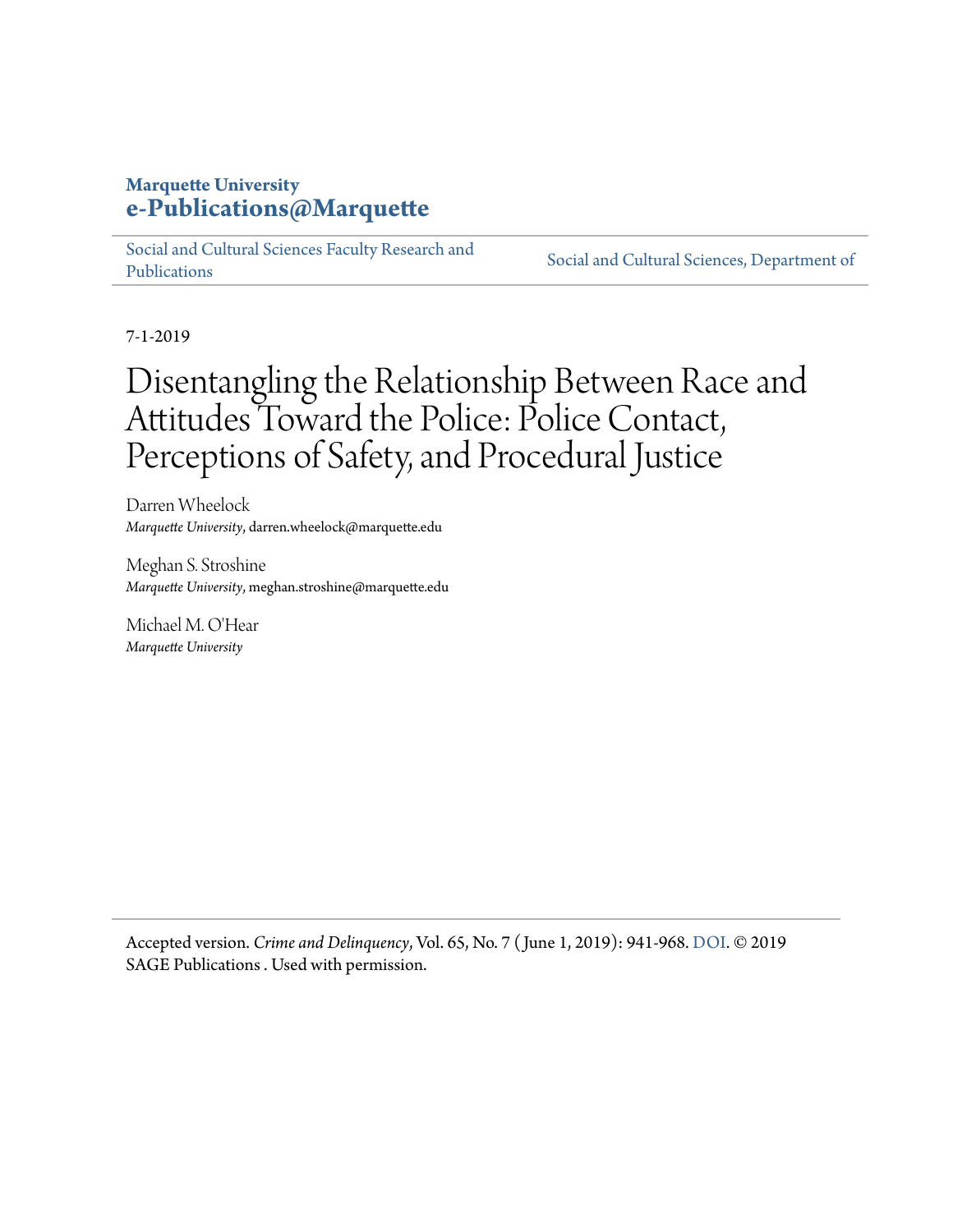**Marquette University**

# **e-Publications@Marquette**

# *Sociology Faculty Research and Publications/College of Arts and Sciences*

*This paper is NOT THE PUBLISHED VERSION;* **but the author's final, peer-reviewed manuscript.** The published version may be accessed by following the link in th citation below.

*Crime and Delinquency*, Vol. 65, No. 7 (June 1, 2019): 941-968. [DOI.](https://doi.org/10.1177%2F0011128718811928) This article is © SAGE Publications and permission has been granted for this version to appear in [e-Publications@Marquette.](http://epublications.marquette.edu/) SAGE Publications does not grant permission for this article to be further copied/distributed or hosted elsewhere without the express permission from SAGE Publications.

# Disentangling the Relationship Between Race and Attitudes Toward the Police: Police Contact, Perceptions of Safety, and Procedural Justice

Darren Wheelock Marquette University, Milwaukee, WI Meghan S. Stroshine Marquette University, Milwaukee, WI Michael O'Hear Marquette University Law School, Milwaukee, WI

#### Abstract

Recent incidents involving police shootings of unarmed men of color have increased tensions between communities and police departments across the United States. In response, scholars have intensified efforts to understand the factors that shape attitudes toward the police. The current study examines individual and aggregate factors that influence satisfaction with the police. To this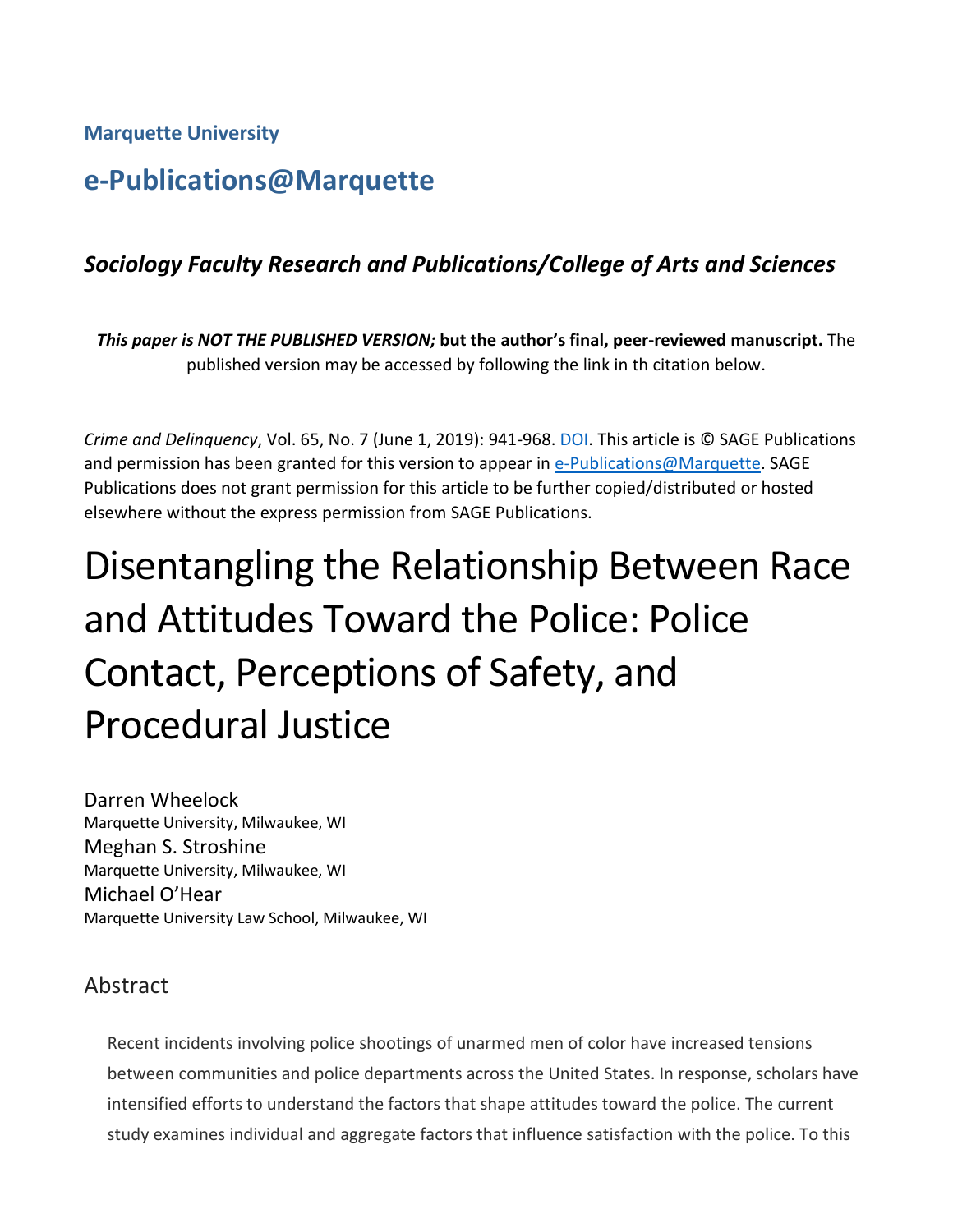end, we address three research questions: (a) are there significant racial/ethnic differences in satisfaction with police; (b) do these differences persist after accounting for experiences with the police, perceptions of safety, and aggregate measures; and (c) can procedural justice help explain racial variation in attitudes toward the police? Study findings highlight the importance of perceptions of safety in explaining racial/ethnic variation in attitudes toward the police.

Keywords [racial minorities,](https://journals.sagepub.com/keyword/Racial+Minorities) [satisfaction with police,](https://journals.sagepub.com/keyword/Satisfaction+With+Police) [procedural justice,](https://journals.sagepub.com/keyword/Procedural+Justice) [quantitative](https://journals.sagepub.com/keyword/Quantitative)

#### Introduction

Recent highly publicized incidents of police force have highlighted the deep divide between the police and many racial and ethnic minority communities. These incidents have fueled tremendous social unrest and outrage, especially on the part of African American and Latinx individuals, and led to riots in cities such as Baltimore, Cleveland, and Milwaukee. $\frac{1}{2}$  A Gallup Poll conducted in the aftermath of the deaths of Michael Brown and Eric Garner revealed a 22-year low in confidence in the police among the public.<sup>2</sup> Mending the fractured relationship between law enforcement and communities with large numbers of Black and Latinx residents is one of the central priorities of the contemporary American criminal justice system (see, for example, *The President's Task Force on 21*st *Century Policing*). To facilitate this fence-mending, social scientists have intensified their efforts to advance our scholarly understanding of attitudes toward the police. As described by [Schuck and](https://journals.sagepub.com/doi/10.1177/0011128718811928)  [Rosenbaum \(2005\),](https://journals.sagepub.com/doi/10.1177/0011128718811928) "understanding and measuring residents' attitudes toward the police has become increasingly important as police departments face growing pressure to address accusations of police misconduct and discriminatory treatment of minorities" (pp. 391-392). To better understand the factors that influence attitudes toward the police, this study analyzes recent survey data to examine the individual and neighborhood-level factors that influence satisfaction with the police.

The bulk of attitudes toward the police research indicates that most respondents hold supportive and positive views of the police (e.g., [Huang & Vaughn, 1996;](https://journals.sagepub.com/doi/10.1177/0011128718811928) [Maguire & Pastore, 2003\)](https://journals.sagepub.com/doi/10.1177/0011128718811928). That said, much of this work also demonstrates consistent variation in attitudes across demographic characteristics, individual experiences, and neighborhood contexts (e.g., [Dai & Johnson, 2009;](https://journals.sagepub.com/doi/10.1177/0011128718811928) Gau, [Corsaro, Stewart, & Brunson, 2012;](https://journals.sagepub.com/doi/10.1177/0011128718811928) [Sampson & Bartusch, 1998;](https://journals.sagepub.com/doi/10.1177/0011128718811928) [Wu, Sun, & Triplett, 2009\)](https://journals.sagepub.com/doi/10.1177/0011128718811928). For example, African Americans tend to be less supportive and less trusting of police than their White counterparts (see [Decker, 1981;](https://journals.sagepub.com/doi/10.1177/0011128718811928) [Webb & Marshall, 1995](https://journals.sagepub.com/doi/10.1177/0011128718811928) for reviews). Moreover, while less frequently studied, Hispanic/Latinx support for the police generally tends to be lower than that of White yet higher than that of Black respondents [\(Lai & Zhao, 2010;](https://journals.sagepub.com/doi/10.1177/0011128718811928) Rosenbaum, Schuck, Costello,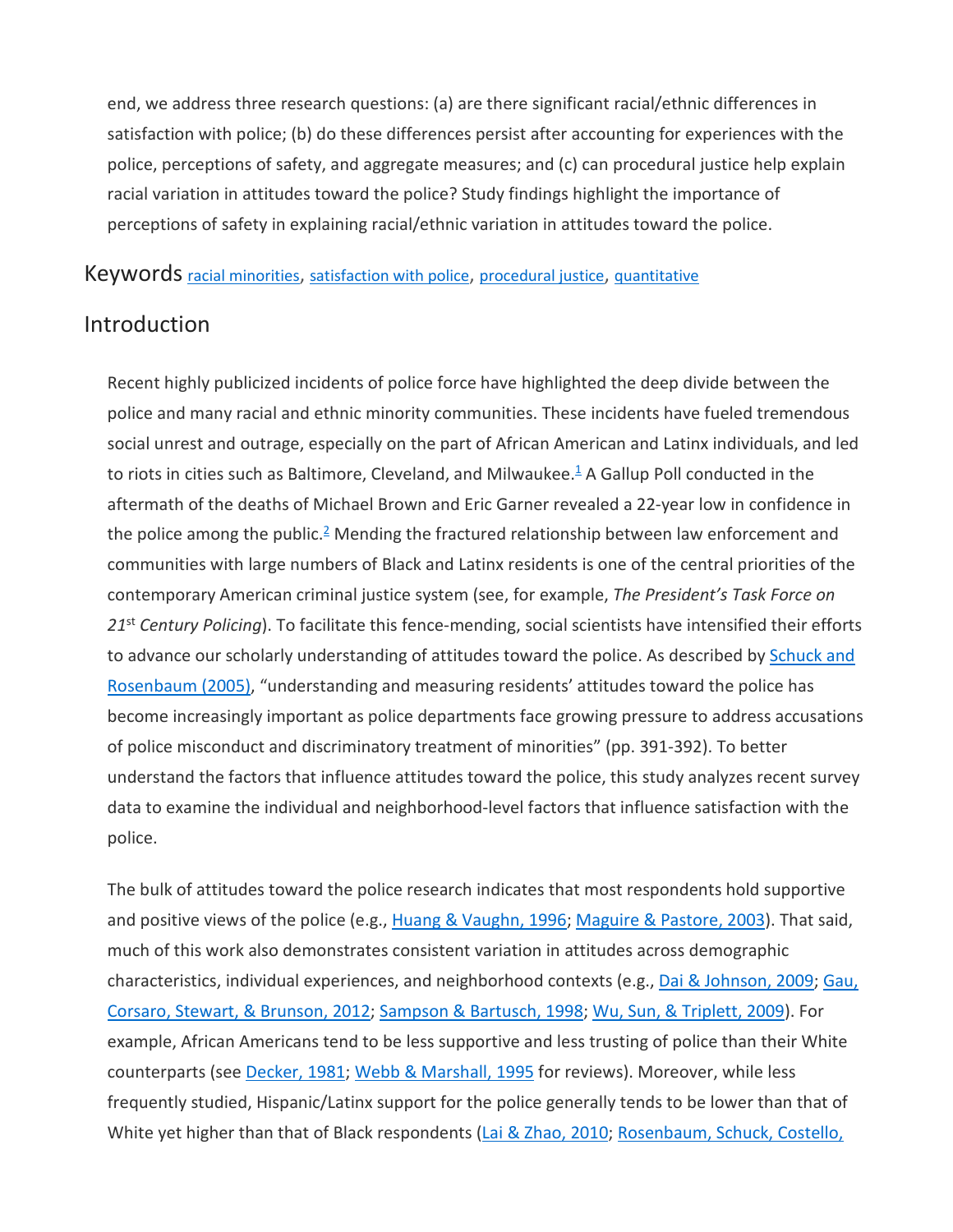[Hawkins, & Ring, 2005;](https://journals.sagepub.com/doi/10.1177/0011128718811928) [Schafer, Huebner, & Bynum, 2003;](https://journals.sagepub.com/doi/10.1177/0011128718811928) Schuck & [Skogan, 2006;](https://journals.sagepub.com/doi/10.1177/0011128718811928) [Wu, 2014\)](https://journals.sagepub.com/doi/10.1177/0011128718811928). This study endeavors to examine the factors that have traditionally been found to be influential in shaping attitudes toward the police including demographic background, experiences with the police, perceptions of police interactions, perceived public safety, and aggregate community context.

Our research advances prior research in this area in two important ways. First, departing from much of the extant research concerning attitudes toward the police, we move beyond the White–Black dyad by investigating the potential impact of White, Black, and Latinx racial /ethnic categories on attitudes toward the police. Second, we employ a two-stage analytic strategy. We first identify statistically significant correlates of views toward the police in the full sample of respondents. We then conduct analysis on a subsample of respondents who reported experiencing involuntary police contact and introduce procedural justice measures. Our review of the literature failed to identify any study that contained all these specific features. In sum, this research utilizes survey data from a sample of 1,405 Milwaukee residents collected in 2014 to advance prior research in attitudes toward the police. In so doing, we explore three primary research questions:

- **Research Question 1:** Are there significant differences in attitudes toward the police between White, African American, and Latinx respondents?
- **Research Question 2:** If so, do those differences persist even after accounting for experiences with the police, perceived public safety, and aggregate community context measures?
- **Research Question 3:** To what extent do measures of procedural justice help explain racial and ethnic variation in attitudes toward the police among respondents who experience involuntary police contact?

#### Literature Review

Extant research has identified four primary groups of covariates found to be significant predictors of evaluations of the police. Following the work of [Reisig and Parks \(2000\)](https://journals.sagepub.com/doi/10.1177/0011128718811928) and [Dai and Johnson \(2009\),](https://journals.sagepub.com/doi/10.1177/0011128718811928) we test the salience of these groups of variables and orient our review of the literature around (a) individual demographic characteristics, (b) experiences with police, (c) perceived public safety, and (d) aggregate community context.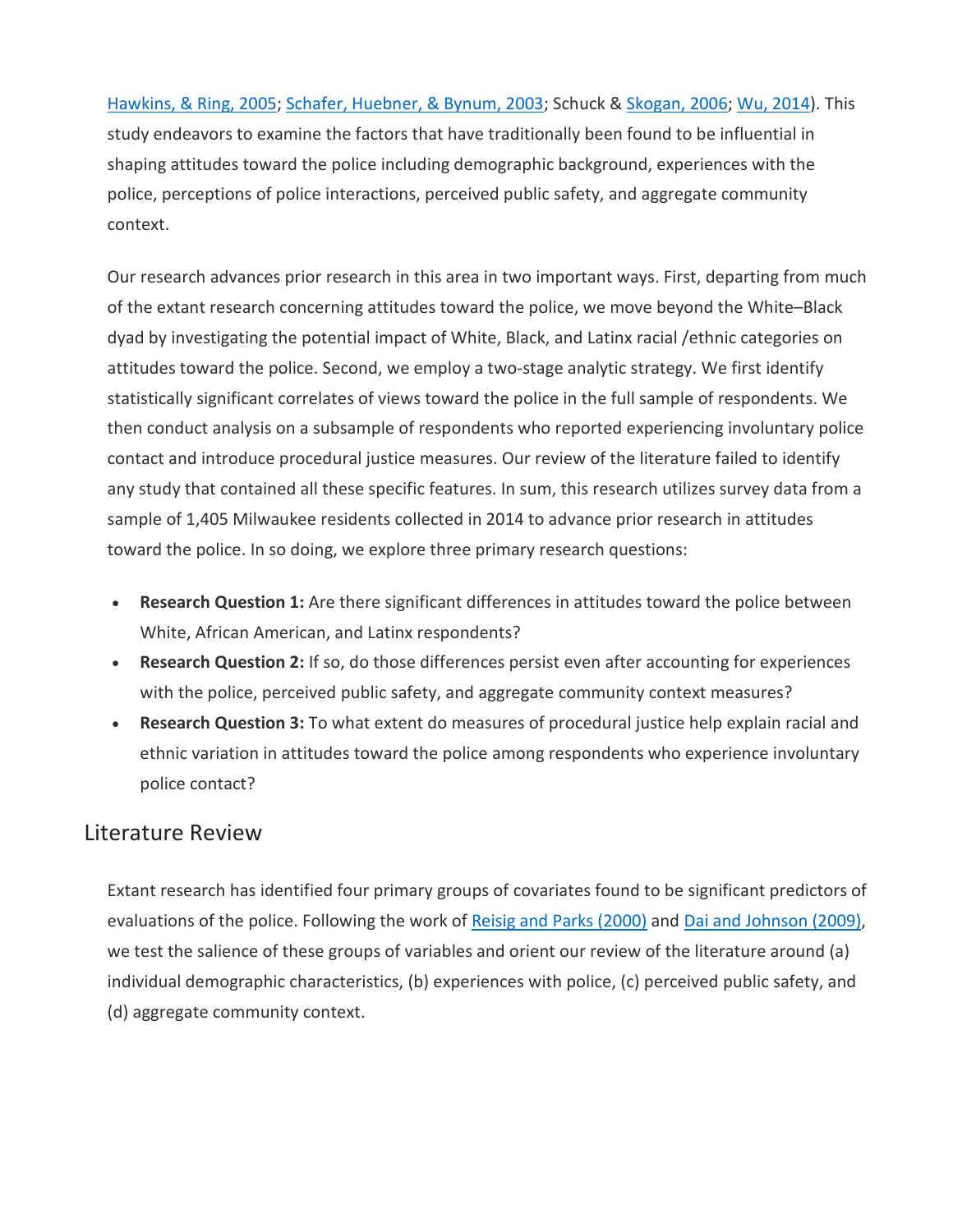#### Individual Demographic Characteristics

An individual's background often provides important context to explain variation in views of law enforcement. Research shows that, on balance, young, economically disadvantaged persons of color have far less favorable attitudes toward the police than older, affluent Whites [\(Apple &](https://journals.sagepub.com/doi/10.1177/0011128718811928)  [O'Brien, 1983;](https://journals.sagepub.com/doi/10.1177/0011128718811928) [Garcia & Cao, 2005;](https://journals.sagepub.com/doi/10.1177/0011128718811928) [Gau et al., 2012;](https://journals.sagepub.com/doi/10.1177/0011128718811928) [Huang & Vaughn, 1996;](https://journals.sagepub.com/doi/10.1177/0011128718811928) [Sampson & Bartusch,](https://journals.sagepub.com/doi/10.1177/0011128718811928)  [1998;](https://journals.sagepub.com/doi/10.1177/0011128718811928) [Tuch & Weitzer, 1997\)](https://journals.sagepub.com/doi/10.1177/0011128718811928). Relative to other demographic characteristics, a respondent's racial background has been one of the most consistent predictors of attitudes toward the police. Survey research consistently shows that African American respondents report less satisfaction than White ones [\(Bordua & Tifft, 1971;](https://journals.sagepub.com/doi/10.1177/0011128718811928) [Decker, 1981;](https://journals.sagepub.com/doi/10.1177/0011128718811928) [Weitzer, 2000;](https://journals.sagepub.com/doi/10.1177/0011128718811928) [Weitzer & Tuch, 1999\)](https://journals.sagepub.com/doi/10.1177/0011128718811928). Although there is a wealth of research concerning racial differences in levels of police support, only a handful of studies examine the attitudes of White, African American, and Latinx respondents simultaneously. This problem is endemic to criminology and criminal justice research more generally, which too frequently reduces racial categories into a White-Black dyad [\(Russell-Brown, 2009\)](https://journals.sagepub.com/doi/10.1177/0011128718811928). Unfortunately, this dyad disregards the substantial body of evidence that African American and Latinx in the United States ". . . differ considerably from each other with regard to victimization experiences, the extent to which they are affected by disorder, perceptions of police behavior and attitudes toward the police" [\(Van Craen & Skogan, 2015,](https://journals.sagepub.com/doi/10.1177/0011128718811928) p. 301).

Previous studies of Hispanic/Latinx evaluations of law enforcement have yielded inconsistent results. The bulk of studies have found that Hispanic/Latinx respondents report higher levels of support for the police than African American respondents, but lower levels of support than White respondents [\(Brown & Benedict, 2002;](https://journals.sagepub.com/doi/10.1177/0011128718811928) [Lai & Zhao, 2010;](https://journals.sagepub.com/doi/10.1177/0011128718811928) [Skogan, 2006b;](https://journals.sagepub.com/doi/10.1177/0011128718811928) Taylor, 2001; Tyler, [2005;](https://journals.sagepub.com/doi/10.1177/0011128718811928) [Weitzer & Tuch, 2005;](https://journals.sagepub.com/doi/10.1177/0011128718811928) [Wu, 2014\)](https://journals.sagepub.com/doi/10.1177/0011128718811928). Other work, perhaps surprisingly, has found that Hispanic/Latinx support for law enforcement is comparable with Whites [\(Cheurprakobkit, 2000\)](https://journals.sagepub.com/doi/10.1177/0011128718811928) and at least two studies have shown that Latinx respondents' evaluations of the police are higher than White respondents [\(Schuck, Rosenbaum, & Hawkins, 2008;](https://journals.sagepub.com/doi/10.1177/0011128718811928) [Weitzer & Tuch, 2006\)](https://journals.sagepub.com/doi/10.1177/0011128718811928). Scholars have turned to several explanations to account for this variation in attitudes across racial/ethnic groups. It is to these explanations, which we now turn our attention.

#### Experience With Police

Much of the racial/ethnic differences in support for the police have been attributed to differing experiences with the police. The premise of the *experience with police* model is that attitudes toward the police are influenced by type of prior contact with the police and police behavior during those contacts. Two key questions have been addressed in this line of research: (a) does *type of*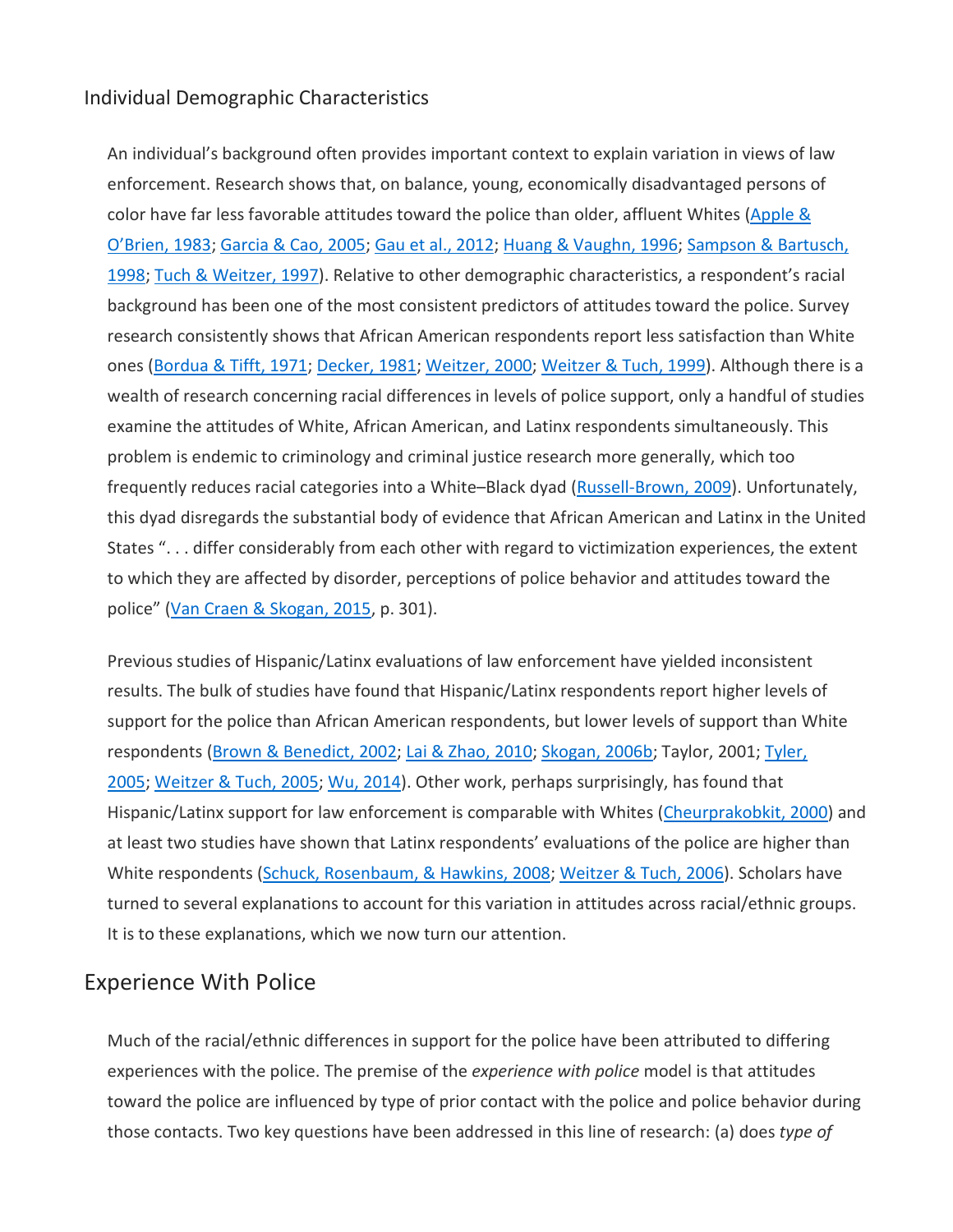*police contact* (e.g., traffic stop, victimization) affect how people view the police? (b) does *procedural justice* predict respondent satisfaction with the police? Research in this area reveals that type of contact matters (e.g., [Bordua & Tifft, 1971;](https://journals.sagepub.com/doi/10.1177/0011128718811928) [Decker, 1981\)](https://journals.sagepub.com/doi/10.1177/0011128718811928). Studies call attention to the importance of distinguishing between *voluntary* and *involuntary* contact with the police [\(Decker, 1981\)](https://journals.sagepub.com/doi/10.1177/0011128718811928). Voluntary contacts, or when individuals willingly initiate or engage in contact with the police (e.g., service requests), tend to increase confidence in the police (Correia, Reisig, & [Lovrich, 1996;](https://journals.sagepub.com/doi/10.1177/0011128718811928) [Skogan, 2005\)](https://journals.sagepub.com/doi/10.1177/0011128718811928). On the contrary, involuntary contacts (e.g., traffic stops, searches) are associated with less positive feelings about the police, including decreased satisfaction (*Eith &* [Durose, 2011;](https://journals.sagepub.com/doi/10.1177/0011128718811928) [Tyler, Fagan, & Geller, 2014\)](https://journals.sagepub.com/doi/10.1177/0011128718811928). Likewise, victimization often has a negative impact on respondents' evaluations of police performance [\(Brown & Benedict, 2002;](https://journals.sagepub.com/doi/10.1177/0011128718811928) [Wu et al., 2009\)](https://journals.sagepub.com/doi/10.1177/0011128718811928).

Attitudes toward the police are not only a function of who initiates police interactions. Researchers have also investigated the ways in which attitudes are shaped by respondents' treatment by the police during encounters (i.e., *procedural justice*). Procedural justice embodies the "fairness of the process through which the police make decisions and exercise authority" [\(Sunshine & Tyler, 2003,](https://journals.sagepub.com/doi/10.1177/0011128718811928) p. 514). When respondents view police decision making as fair and impartial and when they perceive being treated with dignity and respect, they are more likely to report being satisfied with police interactions [\(Mazerolle, Antrobus, Bennett, & Tyler, 2013;](https://journals.sagepub.com/doi/10.1177/0011128718811928) [McCluskey, 2003;](https://journals.sagepub.com/doi/10.1177/0011128718811928) [Skogan, 2005;](https://journals.sagepub.com/doi/10.1177/0011128718811928) [Tyler,](https://journals.sagepub.com/doi/10.1177/0011128718811928)  [1990;](https://journals.sagepub.com/doi/10.1177/0011128718811928) [Tyler & Fagan, 2008;](https://journals.sagepub.com/doi/10.1177/0011128718811928) [Tyler & Huo, 2002\)](https://journals.sagepub.com/doi/10.1177/0011128718811928). That said, demographic characteristics (most notably race and ethnicity) can affect the weight that is given to encounters with law enforcement. It is not entirely clear how the link between police evaluations and procedural justice differs across respondents' race.

For Whites, negative encounters exert a significant impact on satisfaction (Rosenbaum et al., [2005\)](https://journals.sagepub.com/doi/10.1177/0011128718811928). [Chandek \(1999\)](https://journals.sagepub.com/doi/10.1177/0011128718811928) shows that this inconsistency results from White respondents holding higher expectations of police interactions. When White and Black respondents report similar interactions with the police, White respondents report lower levels of police satisfaction than their racial/ethnic minority counterparts ostensibly because Whites have higher expectations of police interactions [\(Chandek, 1999;](https://journals.sagepub.com/doi/10.1177/0011128718811928) [Rosenbaum et al., 2005\)](https://journals.sagepub.com/doi/10.1177/0011128718811928). Other work, however, shows no racial differences in the importance of procedural justice in shaping perceptions of the police, or the *invariance thesis* [\(Jackson, Bradford, Stanko, & Hohl, 2012;](https://journals.sagepub.com/doi/10.1177/0011128718811928) [Tyler, 2005;](https://journals.sagepub.com/doi/10.1177/0011128718811928) [Wolfe, Nix, Kaminski, & Rojek, 2016\)](https://journals.sagepub.com/doi/10.1177/0011128718811928). A final body of extant research also finds that procedural justice is more important for African American evaluations of the police [\(Sunshine & Tyler, 2003;](https://journals.sagepub.com/doi/10.1177/0011128718811928) [Tyler, 2005;](https://journals.sagepub.com/doi/10.1177/0011128718811928) [Tyler & Wakslak, 2004\)](https://journals.sagepub.com/doi/10.1177/0011128718811928). In sum, the literature concerning racial background of respondent, procedural justice, and police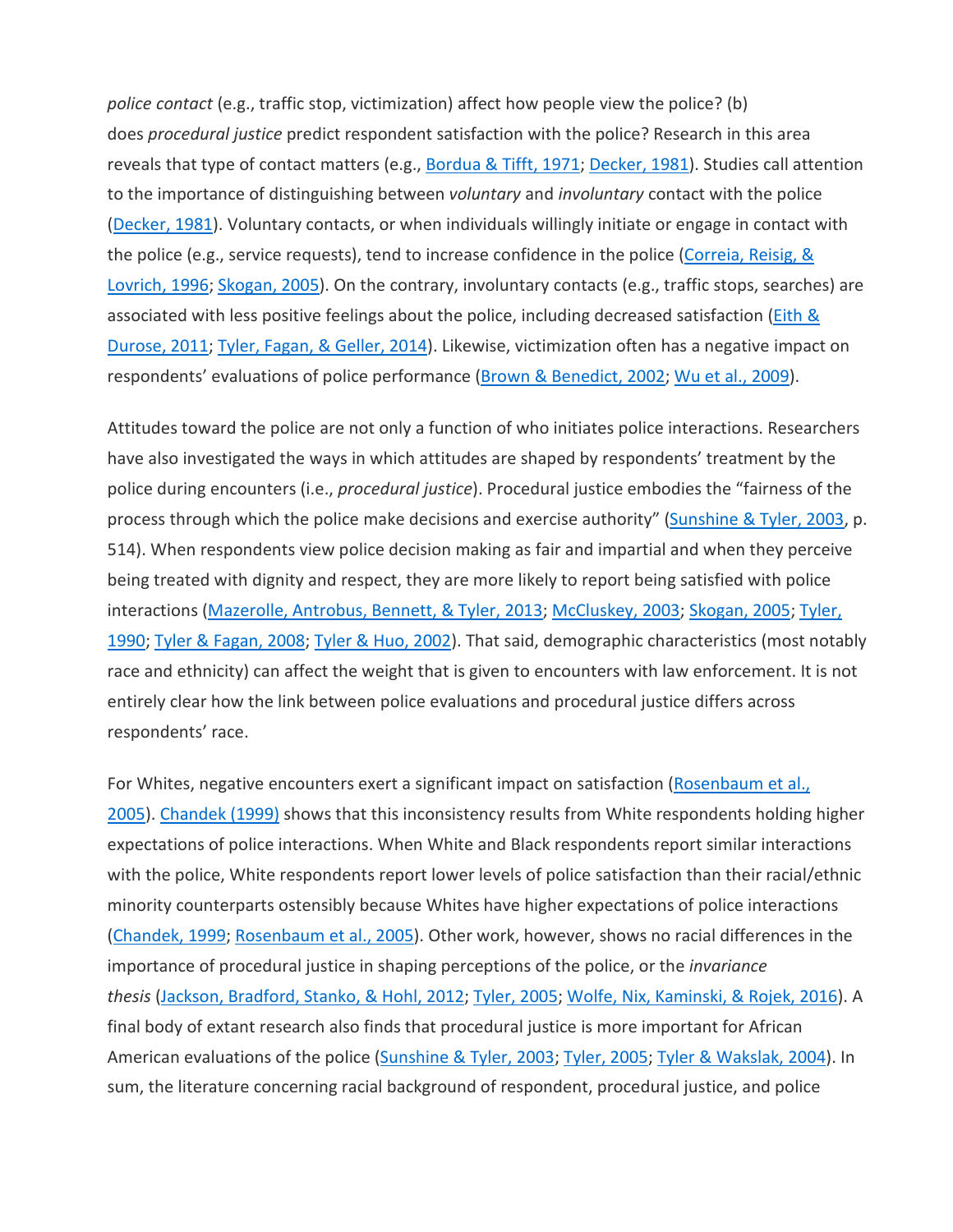evaluations has found that procedural justice is more important for Whites, more important for African Americans, and no differences across racial subgroups.

### Perceptions of Public Safety

Research also tends to find that assessments of public safety are connected to support for law enforcement. As articulated by [Reisig and Parks \(2000\),](https://journals.sagepub.com/doi/10.1177/0011128718811928) "Here, research has been guided by the tenet that perceptions of neighborhood conditions (e.g., crime, social disorder and physical decay) affect levels of satisfaction with the police" (p. 610). Several studies have found that attitudes toward the police are significantly related to perceptions of neighborhood crime (Reisig & [Giacomazzi, 1998\)](https://journals.sagepub.com/doi/10.1177/0011128718811928), disorder [\(Cao, Frank, & Cullen, 1996;](https://journals.sagepub.com/doi/10.1177/0011128718811928) [Reisig & Giacomazzi, 1998\)](https://journals.sagepub.com/doi/10.1177/0011128718811928), and fear of crime [\(Cao et al., 1996;](https://journals.sagepub.com/doi/10.1177/0011128718811928) [Dowler & Sparks, 2008\)](https://journals.sagepub.com/doi/10.1177/0011128718811928). In fact, two studies find that perceptions of neighborhood safety and crime are the strongest predictors of opinions of the police (Dowler & [Sparks, 2008;](https://journals.sagepub.com/doi/10.1177/0011128718811928) [Reisig & Parks, 2000\)](https://journals.sagepub.com/doi/10.1177/0011128718811928). Residents often hold police accountable for the social conditions of their neighborhoods and communities [\(Cao et al., 1996;](https://journals.sagepub.com/doi/10.1177/0011128718811928) Reisig & Giacomazzi, [1998;](https://journals.sagepub.com/doi/10.1177/0011128718811928) [Reisig & Parks, 2000\)](https://journals.sagepub.com/doi/10.1177/0011128718811928).

#### Community Context

Finally, researchers have also turned to aggregate measures of community context to explain variation in support for the police. Researchers have focused specifically on the role that racial/ethnic composition of neighborhoods and aggregate measures of economic well-being as potential correlates of views of law enforcement. Studies have found that officers stop residents in predominantly minority disadvantaged areas more often than in Whiter, more affluent neighborhoods. Furthermore, research suggests that officers often view residents of poorer and predominantly African American neighborhoods with heightened levels of suspicion and wariness [\(Skogan, 2006a;](https://journals.sagepub.com/doi/10.1177/0011128718811928) [Terrill & Reisig, 2003\)](https://journals.sagepub.com/doi/10.1177/0011128718811928).

Recent work that has employed direct measures of neighborhood context (e.g., racial/ethnic composition, socioeconomic status [SES], residential mobility, crime rates) and multilevel modeling (e.g., hierarchical linear modeling [HLM], random effects models, etc.) have found that neighborhood characteristics can shape respondents' perceptions of the police [\(Dai & Johnson,](https://journals.sagepub.com/doi/10.1177/0011128718811928)  [2009;](https://journals.sagepub.com/doi/10.1177/0011128718811928) [Gau et al., 2012;](https://journals.sagepub.com/doi/10.1177/0011128718811928) [Reisig & Parks, 2000;](https://journals.sagepub.com/doi/10.1177/0011128718811928) [Sampson & Bartusch, 1998;](https://journals.sagepub.com/doi/10.1177/0011128718811928) [Wu et al., 2009\)](https://journals.sagepub.com/doi/10.1177/0011128718811928). Aggregate crime rates have the potential to condition satisfaction with law enforcement. According to [Sampson and Bartusch \(1998\),](https://journals.sagepub.com/doi/10.1177/0011128718811928) ". . . violent crime is a major part of the story of why residents of concentrated poverty areas rate the police so negatively" (p. 800). Respondents in high crime areas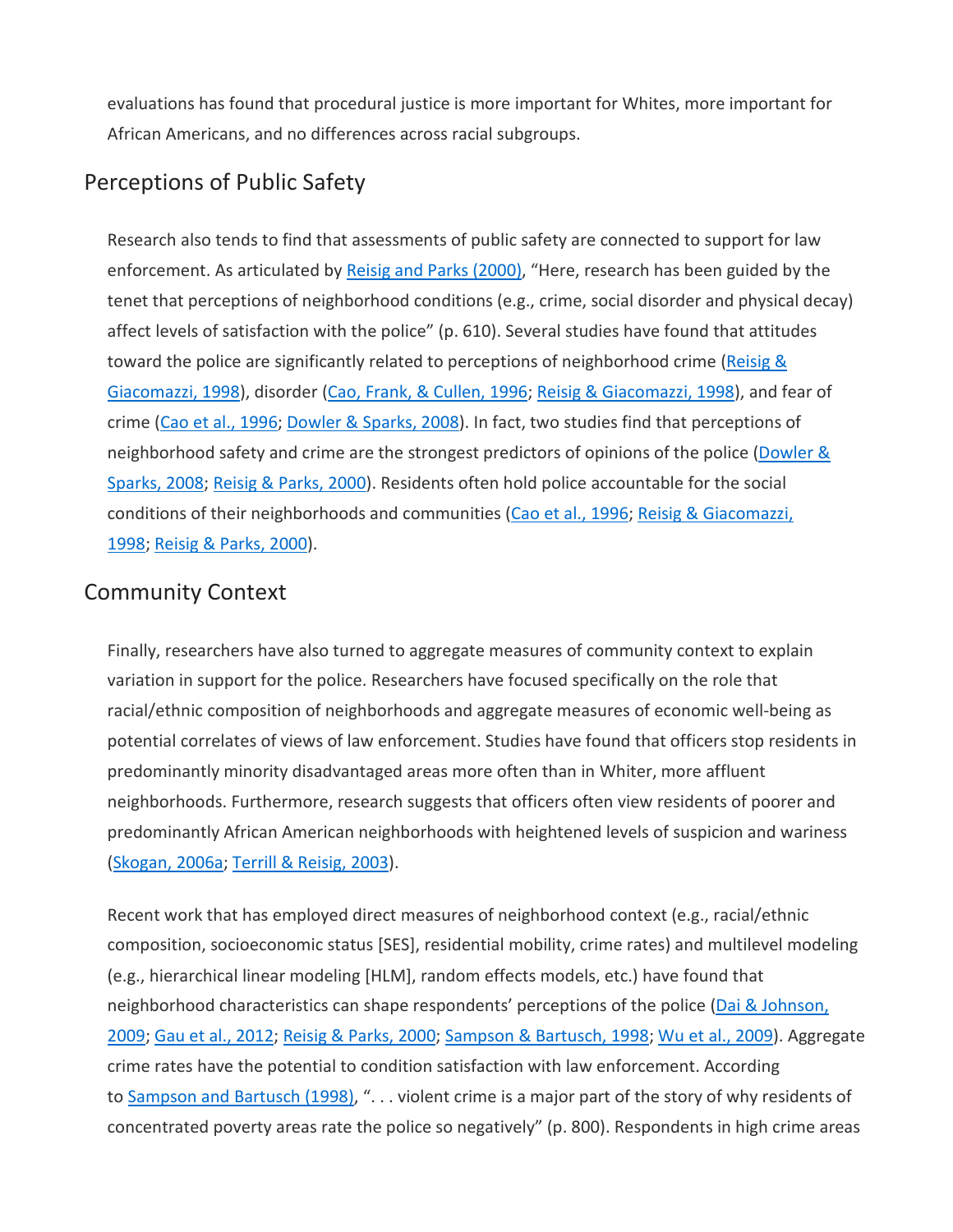might view the police as ineffective in preventing crime or even perceive their presence as exacerbating problems in their neighborhoods [\(Sampson & Bartusch, 1998\)](https://journals.sagepub.com/doi/10.1177/0011128718811928).

Prior research suggests that these four models are critical to our understanding of attitudes toward the police. However, several questions remain. Do experiences with the police, perceptions of public safety, and aggregate community covariates explain the consistent importance of an individual's racial/ethnic background in shaping views of law enforcement? Based on our review of the literature, the effects of these explanatory factors are inconsistent and conditional. This study seeks to advance this body of work by continuing to weigh the relative salience of explanatory factors in accounting for the vital role of race. The study at hand strives to accomplish this goal by analyzing recently collected survey data of Milwaukee residents.

# Data and Method

#### Data

The data for this study were collected from three sources: (a) the U.S. Census American Community Survey (ACS), (b) the Wisconsin Incident–Based Reporting System (WIBRS), and (c) the City of Milwaukee Police Satisfaction Survey of 2014. The survey, administered by the University of Wisconsin–Milwaukee Center for Urban Initiatives & Research on behalf of the Milwaukee Fire and Police Commission, was conducted via telephone with a random sample of Milwaukee residents (*n* = 1,405). Interviewers asked respondents about their attitudes toward law enforcement and their experiences with police. Questions also covered resident's exposure to crime, perceptions of safety, and a host of additional variables.

The sample of Milwaukee residents, gathered in the summer of 2014, is the result of RDD (random digit dialing) telephone surveying with both landline (46.2%) and cell phone numbers (53.8%) with a ±2.6% margin of error at the 95% confidence level. The survey was administered in both English and Spanish (approximately 5.8% of the sample completed the survey in Spanish). $\frac{3}{2}$  The response rate for this survey was 8.8%. This is admittedly low, as response rates of 10% or less have been typically been considered indicative of a methodologically flawed study [\(Jennings & Reingle, 2014;](https://journals.sagepub.com/doi/10.1177/0011128718811928) Maxfield [& Babbie, 2014\)](https://journals.sagepub.com/doi/10.1177/0011128718811928). The assumption has always been "... that the larger the proportion of participating sample units, the more accurate the survey estimates [\(American Association for Public](https://journals.sagepub.com/doi/10.1177/0011128718811928)  [Opinion Research \[AAPOR\], 2017,](https://journals.sagepub.com/doi/10.1177/0011128718811928) para. 1)." In recent years, this issue has become of considerable importance, as response rates have dramatically fallen [\(Brick & Williams, 2013;](https://journals.sagepub.com/doi/10.1177/0011128718811928) Curtin, Presser, & [Singer, 2005\)](https://journals.sagepub.com/doi/10.1177/0011128718811928) with many of the nation's most respected surveys (e.g., those conducted by Pew Research) producing response rates below 10% (Kohut, Keeter, Doherty, Dimock, & Christian,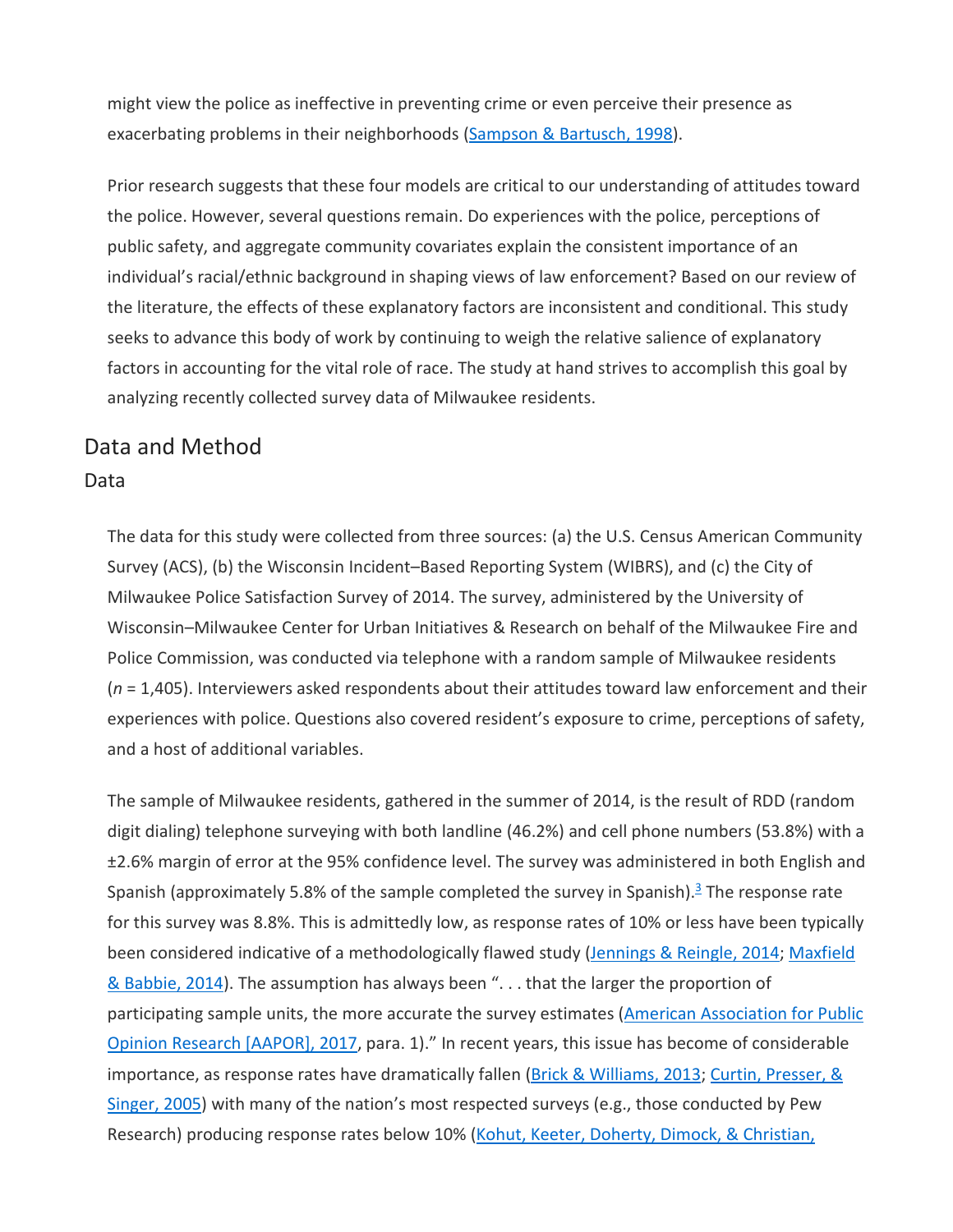[2012;](https://journals.sagepub.com/doi/10.1177/0011128718811928) [Schueler & West, 2016;](https://journals.sagepub.com/doi/10.1177/0011128718811928) [Tourangeau, Maitland, & Yan, 2016;](https://journals.sagepub.com/doi/10.1177/0011128718811928) [Weinberg, Freese, & McElhattan,](https://journals.sagepub.com/doi/10.1177/0011128718811928)  [2014\)](https://journals.sagepub.com/doi/10.1177/0011128718811928). Some have begun to refute the claim that higher response rates equal greater accuracy [\(Pickett, 2017\)](https://journals.sagepub.com/doi/10.1177/0011128718811928). A low response rate does not necessarily equate with the survey's potential for bias; instead, as [Groves and Peytcheva \(2008\)](https://journals.sagepub.com/doi/10.1177/0011128718811928) argued, "[The] nonresponse rate of a survey, by itself, is a poor predictor of the absolute relative nonresponse bias (p. 174)."

#### Dependent Variable

Our analyses center on satisfaction with the police. [Cao \(2015\)](https://journals.sagepub.com/doi/10.1177/0011128718811928) argues that satisfaction is an internally oriented and experience-driven assessment of police. We measured *satisfaction with police* as an index of separate items that asked respondents how satisfied they were with the Milwaukee Police Department across seven separate domains: (a) addressing violent crime, (b) addressing property-related crimes, (c) enforcing traffic laws, (d) responsiveness to public concerns, (e) honesty and integrity, (f) general attitude and behavior toward individuals, and (g) general competence. All seven indicators had the same response options (i.e., 0 = *not at all satisfied*, 1 = *not very satisfied*, 2 = *somewhat satisfied*, 3 = *very satisfied*). The alpha reliability estimate for this index was .906. Furthermore, the results of a principal axis factor analysis using an oblique rotation indicated that the seven items loaded on one factor. Respondents who answered with "don't know" or who refused to answer were coded as missing values and were subsequently removed from all the bivariate and multivariate analyses. $\frac{4}{3}$ 

#### Individual Demographic Variables

We included numerous individual-level demographic control variables shown in previous research to be significant predictors of respondents' evaluations of police. First, we included *gender* (men = 1), *age* as measured by four ordinal categories (18-29 years = 0, 30-44 years = 1, 45-59 years = 2, and 60 years and above = 3), and *education* recoded into a dichotomous variable (any college or more = 1) in our analyses. Numerous studies have shown that men, older, and less educated respondents are more supportive of the police [\(Dowler & Sparks, 2008;](https://journals.sagepub.com/doi/10.1177/0011128718811928) Taylor et al., 2001; Weitzer [& Tuch, 1999,](https://journals.sagepub.com/doi/10.1177/0011128718811928) [2002\)](https://journals.sagepub.com/doi/10.1177/0011128718811928). Next, we included measures of race and ethnicity, as they are central to our analyses as strong and consistent predictors of attitudes toward the police. One question asked whether respondents self-identified as Hispanic or Latinx. If yes, then *Latinx respondent* = 1. We created a *Black respondent* variable by selecting out those cases where the respondent selfidentified as African American. We examine the potential effects of being *unemployed* (yes = 1) and *sharing a residence with a felon* (yes = 1), considering extant evidence that which indicates that employment status [\(Wheelock, Semukhina, & Demidov, 2011\)](https://journals.sagepub.com/doi/10.1177/0011128718811928) and personal connections to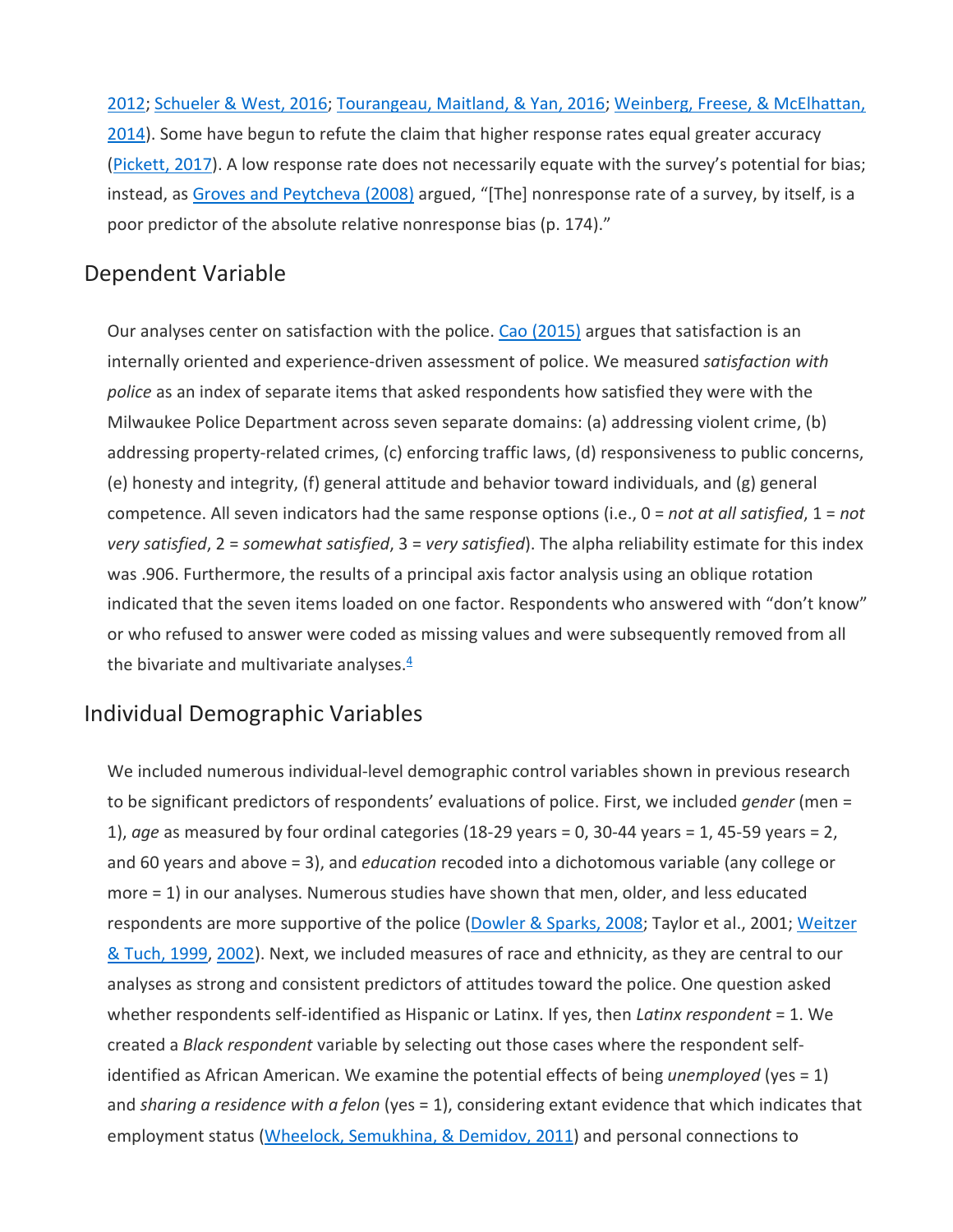offenders and victims [\(Rosenbaum et al., 2005\)](https://journals.sagepub.com/doi/10.1177/0011128718811928) can be statistically significant predictors of views toward the criminal justice system more generally. Finally, we used an item from the survey that asked respondents whether they were a *past crime victim*: "During the past 12 months, have you been the victim of a crime in the City of Milwaukee?" (1 = yes). Previous research has established that victimization tends to decrease satisfaction with the police [\(Brown & Benedict, 2002;](https://journals.sagepub.com/doi/10.1177/0011128718811928) Wu et al., [2009\)](https://journals.sagepub.com/doi/10.1177/0011128718811928).

#### Experience With Police

All respondents were asked about their interactions with MPD police during the last year. *Voluntary contact* was based on one survey item that asked respondents "Have you approached or sought help from the Milwaukee Police Department or a Milwaukee police officer for any reason in the past 12 months?" (1 = yes). Over half of the respondents (57%) who reported experiencing voluntary contact with the police did so to report a crime. The remaining 43% did so for "some other reason." *Involuntary contact* was based on the survey question "Has a Milwaukee police officer-initiated contact with you in the past 12 months?" Both contact items had dichotomous yes/no responses.

In the final stage of our analyses, we examine the role of three additional experiences with police variables on satisfaction with the police for a subset of the sample (i.e., persons who had an involuntary contact with the police). These respondents were asked questions specifically about their perceptions of the police-initiated contact they reported. The first question asked respondents whether they believed that the police had a legitimate reason for initiating contact. Next, respondents were asked whether they were treated with respect and courtesy during their policeinitiated contact. Finally, respondents were asked whether they were satisfied with the way the police handled the contact. The first and second question had yes/no response options, while the third measure had Likert-type scale response options ranging from *not at all satisfied, not very satisfied, somewhat satisfied, to very satisfied*. We then combined these items into a procedural justice index (Cronbach's  $\alpha$  = .7[5](javascript:popRef()3) and include it in the subsample models.<sup>5</sup>

#### Perceptions of Public Safety

Two measures comprise our perceptions of public safety concept. The first is a two-item index, *feel safe in neighborhood*, which was the sum of two variables that asked respondents about their views of public safety in their specific neighborhoods during the day and at night (Cronbach's  $\alpha$  = .789). The response options for each of these two items included 0 = *not at all safe*, 1 = *not very safe*, 2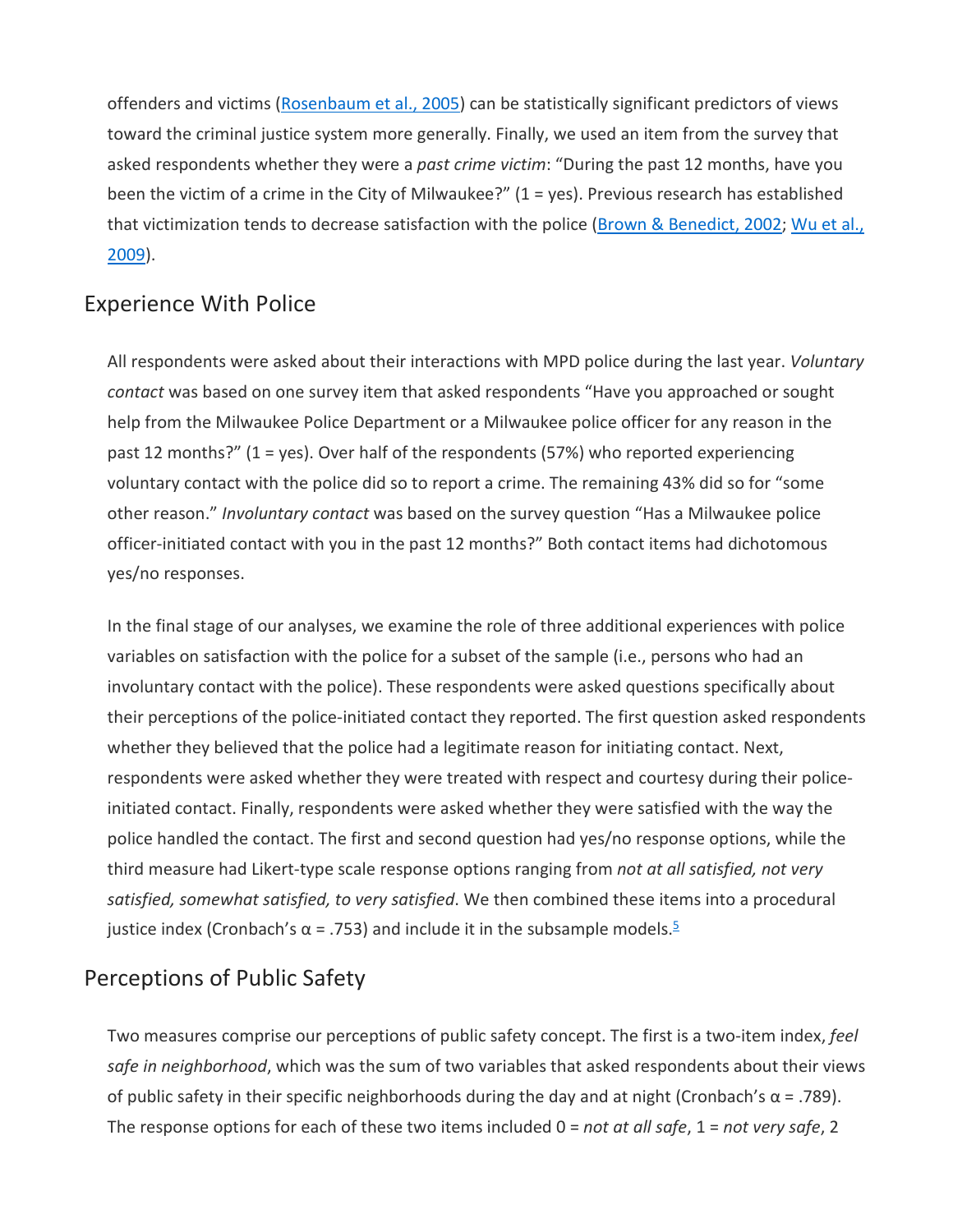= *somewhat safe*, and 3 = *very safe*. We then included a measure of perceived safety, but the point of reference is changed from a respondent's neighborhood to Milwaukee as a whole (*feel safe in Milwaukee*). This item is a single-item measure with the same response options as the perceived safety question referencing neighborhoods (i.e., 0 = *not at all safe* to 3 = *very safe*).<sup>6</sup> These measures reveal differences between the ways actual experiences with criminal victimization can influence satisfaction with police compared to perceived fear of criminal victimization.

#### Aggregate Community Context

To establish respondents' location, we utilized a question that asked, "What is your current zip code?" There were 44 unique zip codes in the survey data that we matched to U.S. census zip codes. Numerous zip codes (*n* = 16) either did not match Milwaukee area zip codes or did not match with WIBRS/Census ACS data. These zip codes, and their corresponding 49 respondents, were treated as missing data. In short, a relatively small number of respondents were removed from the analysis due to nonmatching zip codes (3.8% of the total cases included in the full models). The multilevel analysis rests on the remaining 28 aggregate zip code units. Drawing from the U.S. Census ACS,<sup>7</sup> we included *percent Hispanic/Latinx*. We then created a single composite crime index (Cronbach's  $\alpha$  = .948) from violent (i.e., homicide, sexual assault, robbery, aggravated assault) and property crimes (i.e., burglary, theft, motor vehicle theft, arson) using data drawn from the WIBRS.

#### Analytic Strategy

We employed the following analytic strategy. First, we observed the level of satisfaction with the police among Milwaukee survey respondents with our descriptive statistics. Second, we sought to determine the unique contribution of the covariates included in the multivariate regression models with the STATA SE 14 package. Our *satisfaction with police* dependent variable ranges from 0 to 21 and approximates a normal distribution. The use of ordinary least squares (OLS) regression with our data is potentially problematic, however, because many respondents reside in the same zip code, which may result in correlated error terms and deflated standard errors (and hence inflated *t* values). On average, there were 41.6 respondents per aggregate unit (with a minimum value of 1 and a maximum value of 120 respondents), or zip code. The potential for correlated errors is substantial with this data structure so we corrected for the potential deflation of standard errors by estimating random effects models. These models better account for within and across unit error relative to the basic OLS models [\(Brunton-Smith, Sturgis, & Leckie, 2018;](https://journals.sagepub.com/doi/10.1177/0011128718811928) [King & Wheelock,](https://journals.sagepub.com/doi/10.1177/0011128718811928)  [2007\)](https://journals.sagepub.com/doi/10.1177/0011128718811928). Finally, we estimate coefficients for models restricted to respondents that reported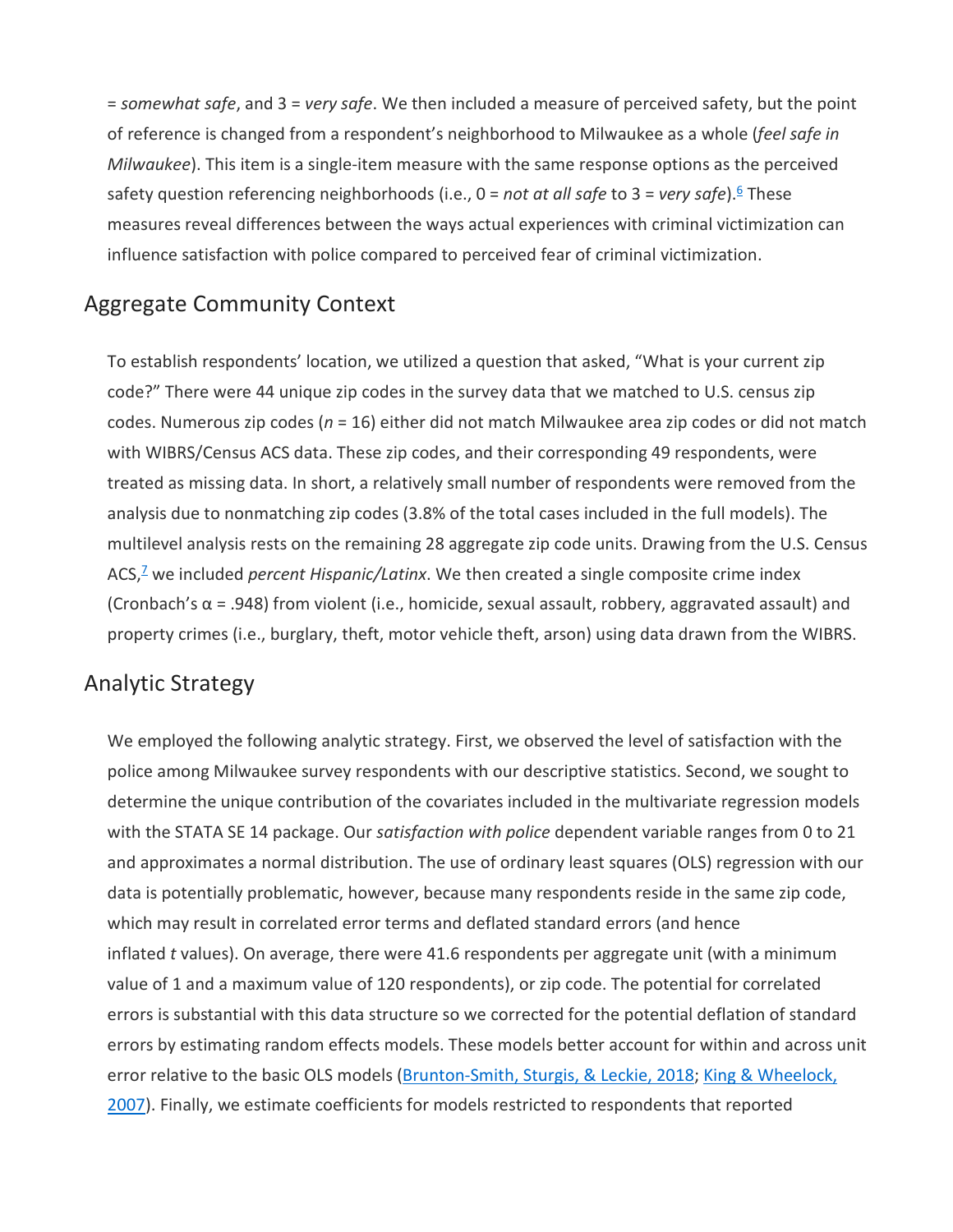experiencing involuntary police contact to further explore the potential role of procedural justice and legitimacy in accounting for race effects in this specific subgroup.

We focus exclusively on respondents who reported an involuntary contact in the subsample analysis because scholars have discovered that procedural justice can operate as key mitigating factors between experiences with law enforcement and perceptions of the police. In addition, procedural justice may be more important in involuntary contacts than voluntary ones [\(Murphy, 2009;](https://journals.sagepub.com/doi/10.1177/0011128718811928) [Skogan,](https://journals.sagepub.com/doi/10.1177/0011128718811928)  [2005,](https://journals.sagepub.com/doi/10.1177/0011128718811928) [2006a\)](https://journals.sagepub.com/doi/10.1177/0011128718811928). As [Skogan \(2006a\)](https://journals.sagepub.com/doi/10.1177/0011128718811928) articulated,

The legitimacy of police intervention is surer when [the police] are contacted for assistance; policeinitiated contacts on the other hand, may not be entered into voluntarily and are more likely to be of a suspicious, inquisitorial and potentially adversarial nature. (p. 104)

In addition, during voluntary contacts with the police, people tend to have clearer outcome expects, whereas in an involuntary (police-initiated) encounter, people are more concerned with the way they are treated [\(Murphy, 2009\)](https://journals.sagepub.com/doi/10.1177/0011128718811928).

#### Findings

Descriptive statistics [\(Table 1\)](https://journals.sagepub.com/doi/10.1177/0011128718811928) reveal that on a 21-point scale of police satisfaction, the global mean satisfaction is 12.9 (*SD* = 5.21). These data show that a large majority of Milwaukee respondents express at least some satisfaction with the police. Our results are consistent with related evidence that shows strong support for law enforcement nationwide. For example, our results were very similar to a recent poll conducted by the Pew Research Center, which found that 77% of respondents had "some" or "a great deal" of confidence in police [\(Morin & Stepler, 2016\)](https://journals.sagepub.com/doi/10.1177/0011128718811928).<sup>8</sup>

| n     | Range   | M(SD)        |
|-------|---------|--------------|
|       |         |              |
| 1,405 | $0 - 1$ | 0.53(0.5)    |
| 1,405 | $0 - 3$ | 1.3(1.09)    |
| 1,398 | $0 - 1$ | 0.615(0.487) |
| 1,405 | $0 - 1$ | 0.360(0.480) |
| 1,405 | $0 - 1$ | 0.085(0.278) |
| 1,382 | $0 - 1$ | 0.165(0.371) |
| 1,397 | $0 - 1$ | 0.082(0.274) |
| 1,401 | $0 - 1$ | 0.20(0.40)   |
|       |         |              |
| 1,400 | $0 - 1$ | 0.374(0.484) |
|       |         |              |

**Table 1.** Descriptive Statistics.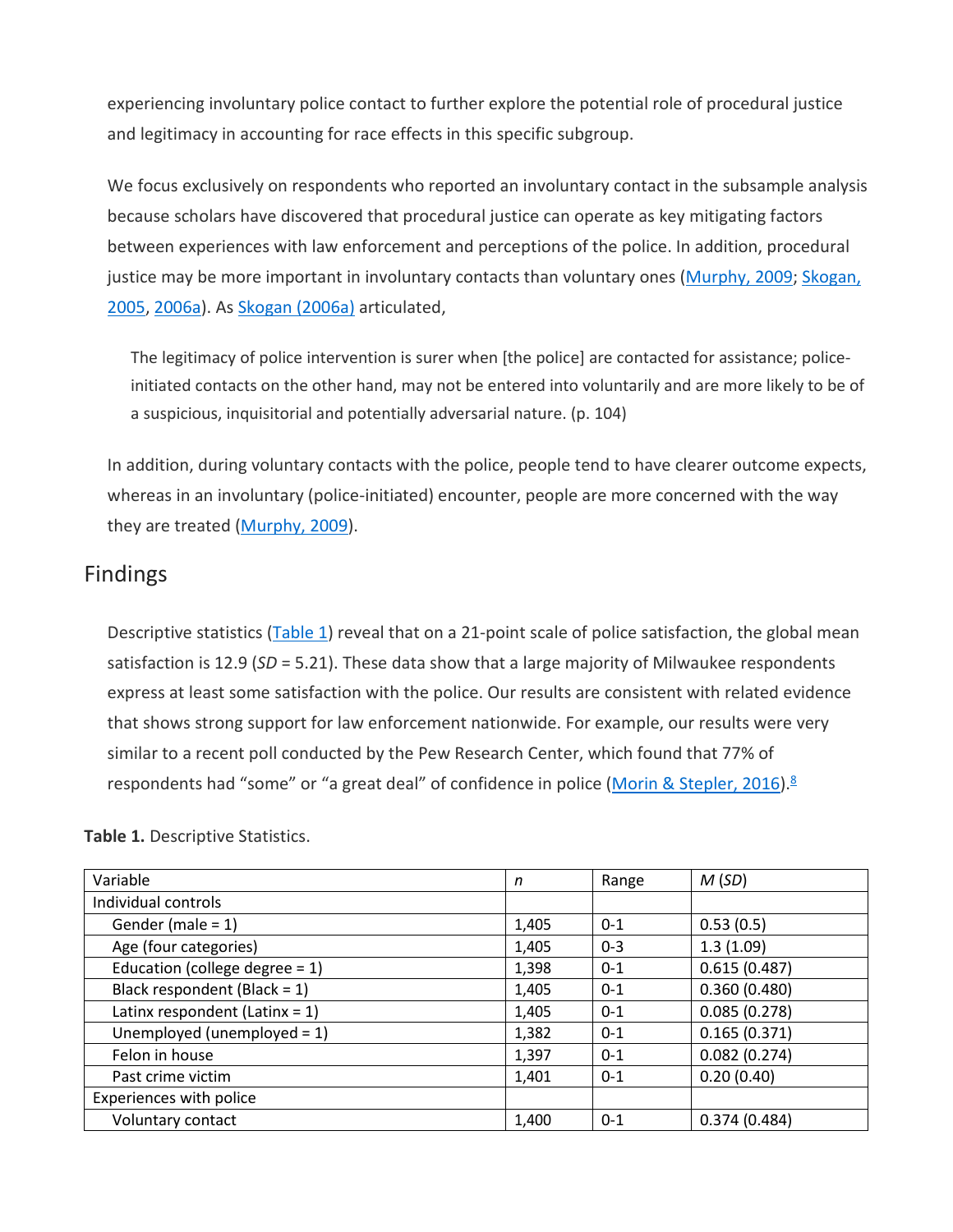| Involuntary contact               | 1,397 | $0 - 1$    | 0.244(0.430)  |
|-----------------------------------|-------|------------|---------------|
| Procedural justice index          | 329   | $0 - 5$    | 3.42(1.94)    |
| Perceptions of public safety      |       |            |               |
| Feel safe in neighborhood         | 1,396 | $0 - 6$    | 4.51(1.54)    |
| Feel safe in Milwaukee            | 1,391 | $0 - 3$    | 1.58(0.790)   |
| Aggregate context measures        |       |            |               |
| <b>Percent Latinx</b>             | 1,378 | $0 - 68.5$ | 14.37 (19.37) |
| Crime rate                        | 1,378 | $0 - 0.10$ | 0.050(0.029)  |
| Attitudes toward Milwaukee police |       |            |               |
| Satisfaction index                | 1,271 | $0 - 21$   | 12.9(5.21)    |

Table I. Descriptive Statistics.

| Variable                           | n     | Range      | M (SD)        |
|------------------------------------|-------|------------|---------------|
| Individual controls                |       |            |               |
| Gender (male $= 1$ )               | 1,405 | $0 - 1$    | 0.53(0.5)     |
| Age (four categories)              | 1,405 | $0 - 3$    | 1.3 (1.09)    |
| Education (college degree $= 1$ )  | 1,398 | $0 - 1$    | 0.615(0.487)  |
| Black respondent (Black $= 1$ )    | 1,405 | $0 - 1$    | 0.360(0.480)  |
| Latinx respondent (Latin $x = 1$ ) | 1,405 | $0 - 1$    | 0.085(0.278)  |
| Unemployed (unemployed $= 1$ )     | 1,382 | $0 - 1$    | 0.165(0.371)  |
| Felon in house                     | 1,397 | $0 - 1$    | 0.082(0.274)  |
| Past crime victim                  | 1,401 | $0 - 1$    | 0.20(0.40)    |
| Experiences with police            |       |            |               |
| Voluntary contact                  | 1,400 | $0 - 1$    | 0.374 (0.484) |
| Involuntary contact                | 1,397 | 0- I       | 0.244(0.430)  |
| Procedural justice index           | 329   | $0 - 5$    | 3.42 (1.94)   |
| Perceptions of public safety       |       |            |               |
| Feel safe in neighborhood          | 1,396 | $0 - 6$    | 4.51 (1.54)   |
| Feel safe in Milwaukee             | 1,391 | $0 - 3$    | 1.58 (0.790)  |
| Aggregate context measures         |       |            |               |
| Percent Latinx                     | 1,378 | $0 - 68.5$ | 14.37 (19.37) |
| Crime rate                         | 1,378 | $0 - 0.10$ | 0.050(0.029)  |
| Attitudes toward Milwaukee police  |       |            |               |
| Satisfaction index                 | 1,271 | $0 - 21$   | 12.9(5.21)    |

We now focus our discussion to the variation in satisfaction with the police across key explanatory variables.

#### Multivariate Models

[Table 2](https://journals.sagepub.com/doi/10.1177/0011128718811928) displays the results for the five full sample models for the satisfaction with police index. In Model 1, we examined the impact of demographic characteristics on satisfaction with police. We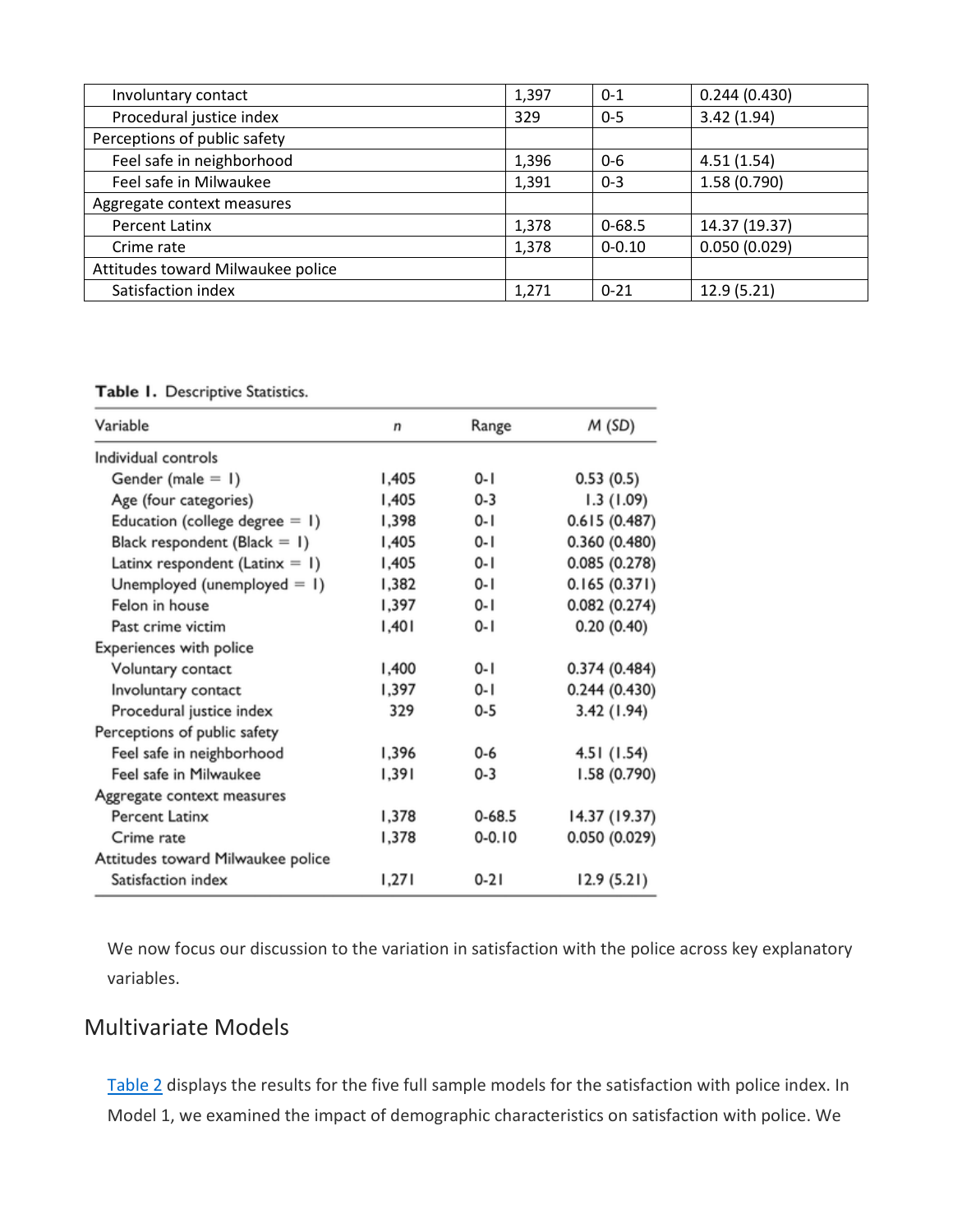found that older respondents were more supportive of the police (*b* = .338; *p* < .001), while being more educated (*b* = –.797; *p* < .01), Black (*b* = –.2.94; *p* < .001), and a past crime victim (–2.16; *p* < .01) $9$  were associated with lower levels of satisfaction net of the other variables in the baseline model. This finding is consistent with previous research [\(Dowler & Sparks, 2008;](https://journals.sagepub.com/doi/10.1177/0011128718811928) Frank, Smith, & [Novak, 2005;](https://journals.sagepub.com/doi/10.1177/0011128718811928) [Reisig & Parks, 2000;](https://journals.sagepub.com/doi/10.1177/0011128718811928) [Sampson & Bartusch, 1998\)](https://journals.sagepub.com/doi/10.1177/0011128718811928) that African American respondents tend to report significantly lower levels of satisfaction with the police than other racial/ethnic groups. Noteworthy and contrary to our expectations, we found that Latinx respondents' attitudes did not significantly differ from non-Latinx respondents. As discussed in our review of the literature, there is little consensus on whether Latinx' support for police aligns closer to Whites or African Americans, but our findings are consistent with Cheurprakobkit's work [\(2000\)](https://journals.sagepub.com/doi/10.1177/0011128718811928), which suggests that Hispanic/Latinx views of law enforcement are more comparable with Whites.

| Variable                     | Model 1    | Model 2          | Model 3          | Model 4        | Model 5       |
|------------------------------|------------|------------------|------------------|----------------|---------------|
| Individual controls          |            |                  |                  |                |               |
| Gender                       | .149(.292) | .09(.292)        | $-.083(.293)$    | $-.405(.258)$  | $-.378(.259)$ |
| Age                          | $.338***$  | $.345*(.141)$    | $.317*(.141)$    | $.273*(.124)$  | $.261*(.125)$ |
|                              | (.141)     |                  |                  |                |               |
| College educated             | $-.797**$  | $-.723*(.305)$   | $-.678*(.306)$   | $-.683*(.269)$ | $-.678*(.27)$ |
|                              | (.305)     |                  |                  |                |               |
| <b>Black respondent</b>      | $-2.94***$ | $-2.48***$       | $-2.53***$       | $-1.68***$     | $-1.70***$    |
|                              | (.315)     | (.358)           | (.359)           | (.319)         | (.32)         |
| Latinx respondent            | $-.349$    | $-.797(.509)$    | $-.836(.510)$    | $-.357(.449)$  | $-.357(.449)$ |
|                              | (.453)     |                  |                  |                |               |
| Unemployed                   | .621(.416) | .604(.416)       | .571(.416)       | .657(.365)     | .659(.365)    |
| Felon in house               | $-.321$    | $-.352(.554)$    | $-.345(.554)$    | $-.268(.487)$  | $-.247(.487)$ |
|                              | (.555)     |                  |                  |                |               |
| Past crime victim            | $-2.16***$ | $-2.02***$       | $-1.79**$        | $-1.15**$      | $-1.07**$     |
|                              | (.373)     | (.378)           | (.395)           | (.335)         | (.35)         |
| Aggregate measures           |            |                  |                  |                |               |
| <b>Percent Latinx</b>        |            | $.019*$ $(.009)$ | $.019*$ $(.009)$ | $.018*(.008)$  | $.018*(.008)$ |
| Crime rate                   |            | $-10.75(5.71)$   | $-9.36(5.72)$    | 4.06(5.24)     | 4.44 (5.25)   |
| Experiences with police      |            |                  |                  |                |               |
| Voluntary contact            |            |                  | $-.468(.318)$    |                | .01(.281)     |
| Involuntary contact          |            |                  | $-.403(.345)$    |                | $-.483(.303)$ |
| Perceptions of public safety |            |                  |                  |                |               |
| Feel safe in                 |            |                  |                  | $.930***$      | $.903***$     |
| neighborhood                 |            |                  |                  | (.094)         | (.094)        |
| Feel safe in Milwaukee       |            |                  |                  | $2.03***$      | $2.03***$     |
|                              |            |                  |                  | (.181)         | (.181)        |
| Constant                     | $14.37***$ | $14.44***$       | 14.68***         | $6.26***$      | $6.34***$     |
|                              | (.462)     | (.525)           | (.537)           | (.667)         | (.684)        |
| $R^2$                        | .119       | .126             | .129             | .328           | .329          |
| $\boldsymbol{n}$             | 1,164      | 1,164            | 1,164            | 1,164          | 1,164         |

**Table 2.** Random Effects Unstandardized Regression Coefficients: Satisfaction With Police Index.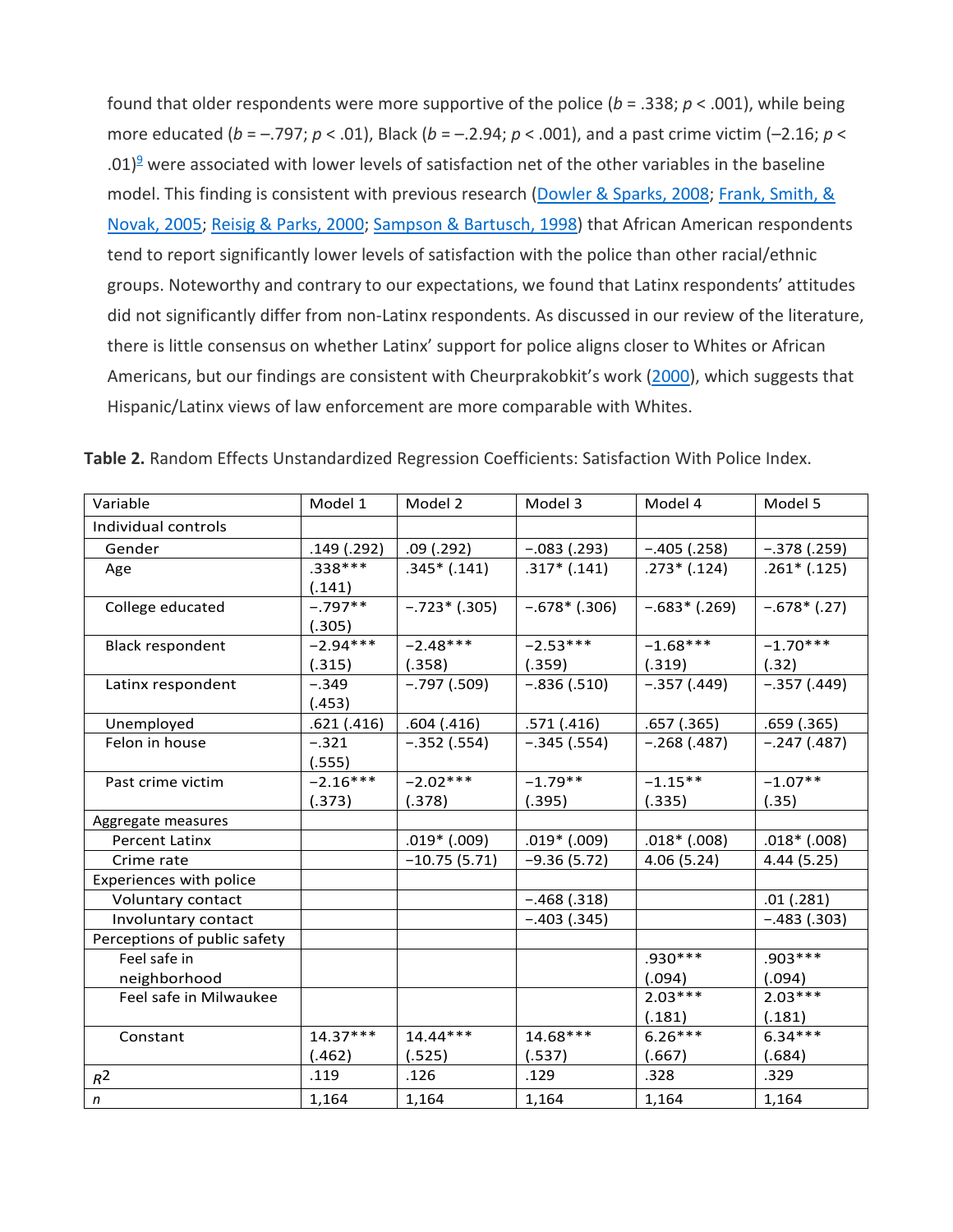| Variable                     | Model I           | Model 2                     | Model 3                  | Model 4                     | Model 5                    |
|------------------------------|-------------------|-----------------------------|--------------------------|-----------------------------|----------------------------|
| Individual controls          |                   |                             |                          |                             |                            |
| Gender                       | .149(.292)        | .09(0.292)                  | $-.083(.293)$            | $-.405(.258)$               | $-.378(.259)$              |
| Age                          | $.338***$ (.141)  | $.345^{\circ}$ (.141)       | .317 <sup>°</sup> (.141) | $.273$ <sup>*</sup> (.124)  | $.261$ <sup>*</sup> (.125) |
| College educated             | $-.797**(.305)$   | $-.723$ <sup>*</sup> (.305) | $-.678$ (.306)           | $-.683$ <sup>*</sup> (.269) | $-.678$ (.27)              |
| Black respondent             | $-2.94***$ (.315) | $-2.48***$ (.358)           | $-2.53***$ (.359)        | $-1.68***$ (.319)           | $-1.70***$ (.32)           |
| Latinx respondent            | $-.349(.453)$     | $-.797(.509)$               | $-.836(.510)$            | $-.357(.449)$               | $-.357(.449)$              |
| Unemployed                   | .621(.416)        | .604(.416)                  | .571(.416)               | .657(.365)                  | .659(.365)                 |
| Felon in house               | $-.321(.555)$     | $-.352(.554)$               | $-.345(.554)$            | $-.268(.487)$               | $-.247(.487)$              |
| Past crime victim            | $-2.16***$ (.373) | $-2.02***$ (.378)           | $-1.79***$ (.395)        | $-1.15***$ (.335)           | $-1.07**$ (.35)            |
| Aggregate measures           |                   |                             |                          |                             |                            |
| Percent Latinx               |                   | $.019*$ $(.009)$            | $.019*$ $(.009)$         | (0.008)                     | $.018*$ $(.008)$           |
| Crime rate                   |                   | $-10.75(5.71)$              | $-9.36(5.72)$            | 4.06 (5.24)                 | 4.44 (5.25)                |
| Experiences with police      |                   |                             |                          |                             |                            |
| Voluntary contact            |                   |                             | $-.468(.318)$            |                             | .01(.281)                  |
| Involuntary contact          |                   |                             | $-.403(.345)$            |                             | $-.483(.303)$              |
| Perceptions of public safety |                   |                             |                          |                             |                            |
| Feel safe in<br>neighborhood |                   |                             |                          | .930*** (.094)              | .903*** (.094)             |
| Feel safe in Milwaukee       |                   |                             |                          | $2.03***$ (.181)            | $2.03***$ (.181)           |
| Constant                     | $14.37***$ (.462) | 14.44*** (.525)             | $14.68***$ (.537)        | $6.26***$ $(.667)$          | $6.34***$ $(.684)$         |
| R <sup>2</sup>               | .119              | .126                        | .129                     | .328                        | .329                       |
| $\mathbf{r}$                 | 1,164             | 1.164                       | 1,164                    | 1,164                       | 1,164                      |

Table 2. Random Effects Unstandardized Regression Coefficients: Satisfaction With Police Index.

 $np < .05.$  \*\*p < .01. \*\*\*p < .001.

The second model included the demographic and control variables plus the aggregate percent Latinx and crime rate variables. Once again, older respondents were significantly more likely to report higher levels of police satisfaction, while respondents who were college-educated, Black, and recent crime victims were significantly more likely to report lower levels of satisfaction with the police. With regard to the aggregate measures, crime rate is nonsignificant,<sup>10</sup> but the percent Latinx is statistically significant and positive. As random effects coefficients capture both the within-entity and between-entity effects, the results of Model 2 show the average increase of police satisfaction (1.9%) when the percent Latinx increases across zip codes by 1%. In Model 3, we include the two different types of police contact measures. The results here show that the previously significant control variables (i.e., education, race, age, and victimization) all remain statistically significant and in the expected directions net of the other variables in the model. Neither of the type of contact measures were statistically significant; respondents who reported voluntary contact with the police did not significantly differ in their satisfaction with the police compared with respondents who did not report this type of contact. The same is true for respondents that reported involuntary police contact. The results of Model 3 indicate that with respect to these data, voluntary contact and involuntary contact with the police are not salient factors in explaining variation in satisfaction with the police.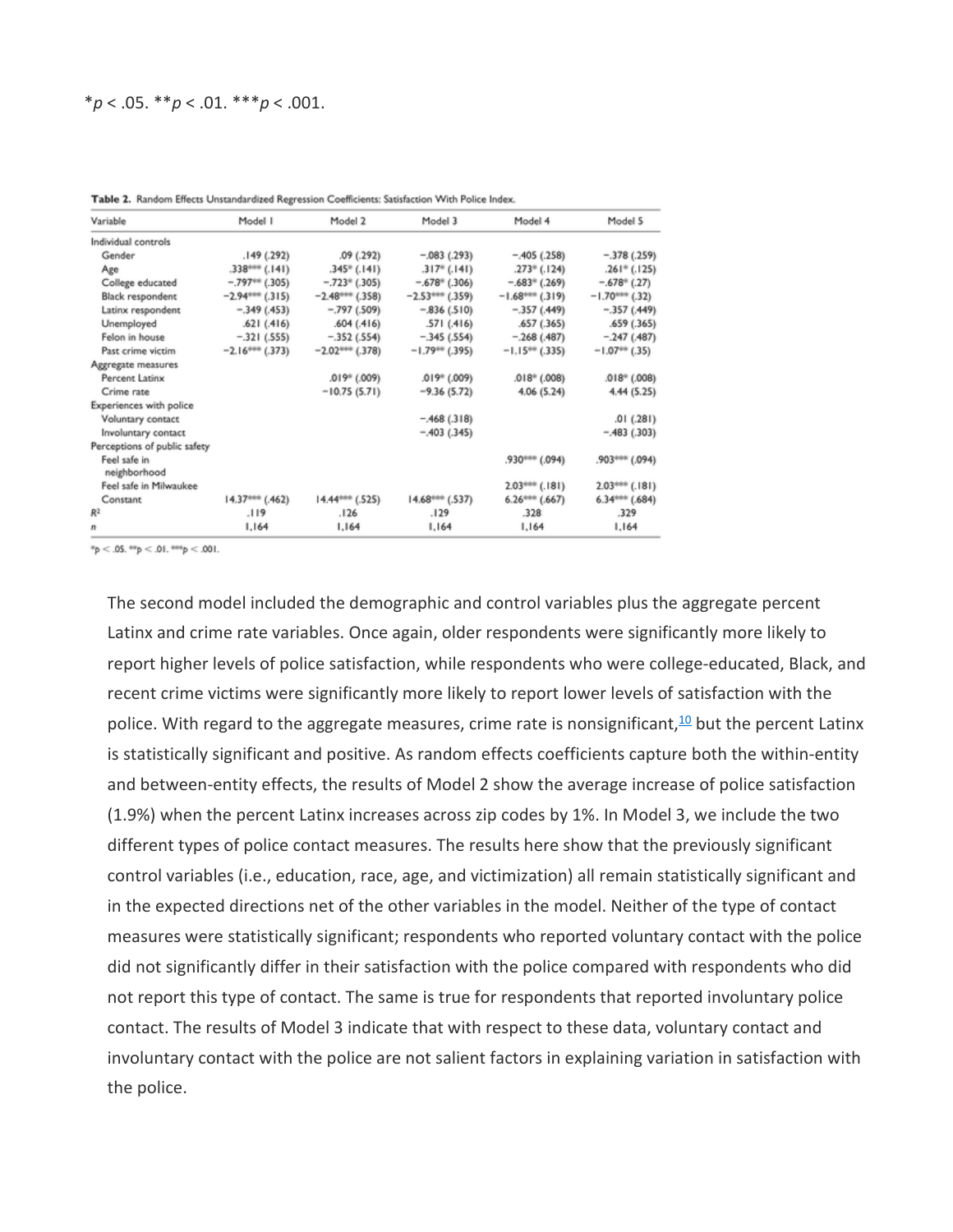Model 4 contains demographic covariates, perceptions of public safety, and aggregate-level predictors (i.e., percent Latinx and crime rate) and yields two important findings. First, even though Black respondent, college education, younger age, and criminal victimization remain statistically significant, the magnitude of those four coefficients all decrease in Model 4. The coefficients for the Black respondent and crime victim variables shrink considerably. In fact, the difference in the coefficients for Black respondent  $(d = -.8)$  is approximately 5 times greater than the standard deviation of the difference between the two variables (*sd* = .16), indicating that the reduction in the Black respondent coefficient from Model 2 to Model 4 is statistically significant. The same calculation shows that the difference in the crime victim coefficient between Models 2 and 4 is also, *d* = .87; *sd* = .209, statistically significant (see [Clogg, Petkova, & Haritou, 1995](https://journals.sagepub.com/doi/10.1177/0011128718811928) for comparing coefficients across nested models). Second, the perceived public safety measures are both statistically significant (.903; *p* < .001 and 2.03; *p* < .001, respectively) and drive the changes in Model 4. Adding the perceived safety measures contributes to explained variability in a substantive and meaningful way (an increase in  $R^2$  of .199 or more than a doubling from Model 3 to Model 4.).

Model 5, or the full model, contains demographic measures, experiences with police, perceptions of public safety and aggregate-level predictors. The results for this final model replicate from Model 4. Net of the other covariates in the model, older respondents and respondents who reside in areas with greater concentrations of Latinx individuals report higher levels of satisfaction with the police. Respondents who report feeling safe in their communities and in Milwaukee are also more likely to report higher levels of satisfaction with the police. In fact, our results indicate that these two variables are especially salient. For example, even after statistically controlling for the other covariates in the full model, feeling Milwaukee is very safe compared with feeling it is not at all safe produces a difference in satisfaction with police of 8.12 (2.03  $\times$  4) points. Given a standard deviation of 5.21 on the policing satisfaction index [\(Table 1\)](https://journals.sagepub.com/doi/10.1177/0011128718811928), such a swing is both practically and statistically significant. On the contrary, African American respondents, college-educated, and past crime victims report lower levels of satisfaction with the police.

For analyses on the involuntary contact subsample, type of contact variables and the aggregate variables were removed. In their place, we added measures related to respondents' experience during their contact with police. These variables measured perceptions of the legitimacy of the stop, the treatment respondents received from police, and their satisfaction with the encounter. These measures were used to create a procedural justice index. The analyses presented in Table [3](https://journals.sagepub.com/doi/10.1177/0011128718811928) examine the salience of procedural justice variables in predicting satisfaction levels among a subset of the sample who had an involuntary (police-initiated) contact with the police. Contact with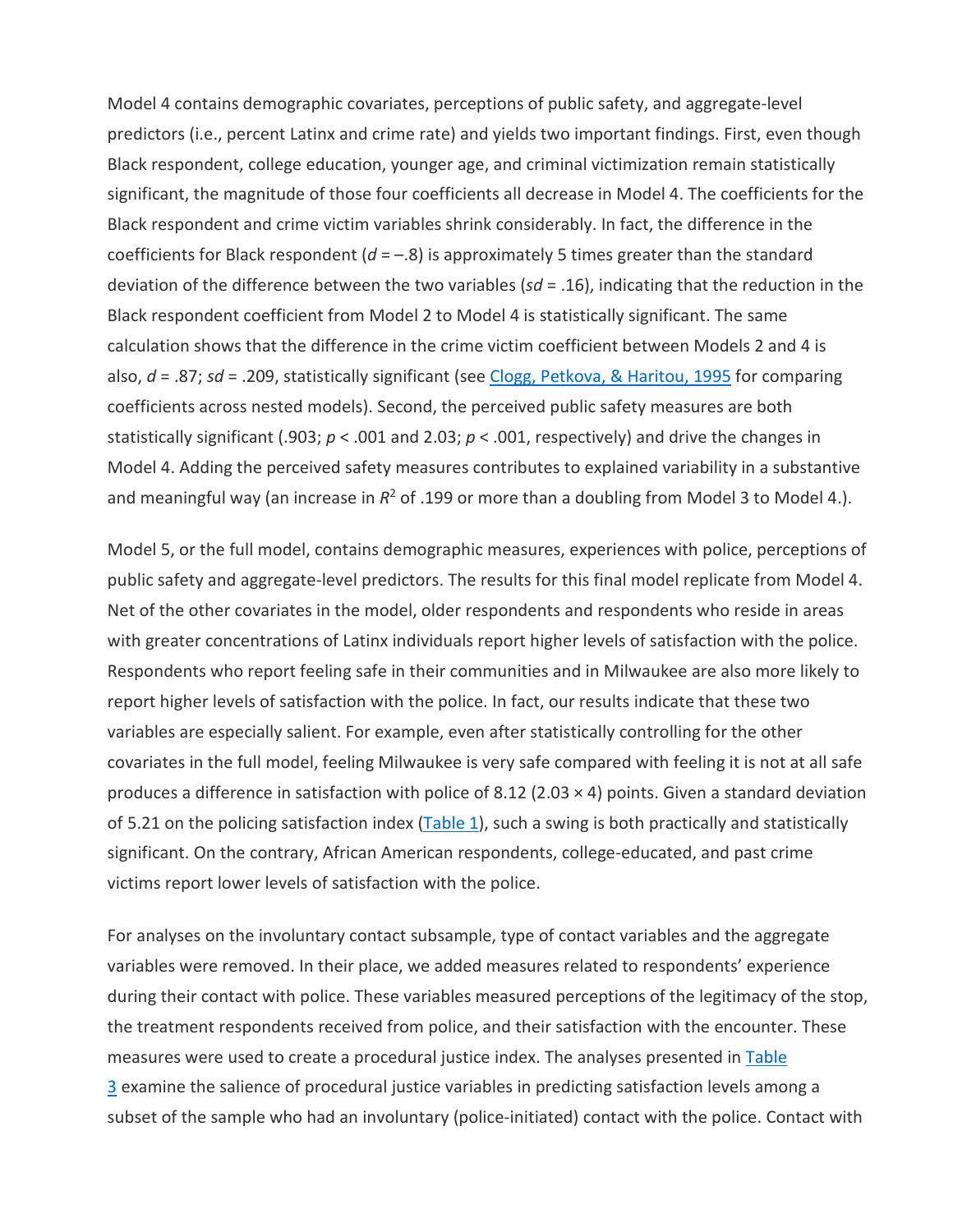the police, however, is not a stochastic process. Rather, research repeatedly indicates that certain subgroups of the population are more likely to experience involuntary police contact (American Civil [Liberties Union \[ACLU\], 2015;](https://journals.sagepub.com/doi/10.1177/0011128718811928) [Ingram, 2007;](https://journals.sagepub.com/doi/10.1177/0011128718811928) [Mastrofski, Reisig, & McCluskey, 2002;](https://journals.sagepub.com/doi/10.1177/0011128718811928) [Weitzer,](https://journals.sagepub.com/doi/10.1177/0011128718811928)  [2015;](https://journals.sagepub.com/doi/10.1177/0011128718811928) [Weitzer & Tuch, 2004\)](https://journals.sagepub.com/doi/10.1177/0011128718811928) and thus estimated coefficients are at risk of bias due to an unobserved underlying selection process.

**Table 3.** OLS Unstandardized Regression Coefficients: Satisfaction With Police Index for Involuntary Contact Subsample.

| Variable                     | Model 1          | Model 2          | Model 3          | Model 4          |
|------------------------------|------------------|------------------|------------------|------------------|
| <b>Individual Controls</b>   |                  |                  |                  |                  |
|                              |                  |                  |                  |                  |
| Gender                       | $-.275(.678)$    | $-.714(.633)$    | $-.132(.516)$    | $-.35(.5)$       |
|                              |                  |                  |                  |                  |
| Age                          | .575(.323)       | .474 (.301)      | $-.189(.252)$    | $-.159(.242)$    |
| Education                    | $-1.25$ (.727)   | $-1.02$ (.675)   | $-.654(.556)$    | $-.61(.534)$     |
| <b>Black respondent</b>      | $-2.42**$ (.754) | $-1.29(.716)$    | $-1.47*$ (.578)  | $-.881(.537)$    |
| Latinx respondent            | $-.384(1.11)$    | $-.239(.912)$    | .651(.754)       | .674(.723)       |
| Unemployed                   | $-1.41$ (.931)   | $-.979(.863)$    | $-.162(.715)$    | $-.022(.685)$    |
| Felon in house               | 9.12(1.05)       | .599 (.974)      | $1.66*$ (.804)   | 1.41(.772)       |
| Past crime victim            | $-2.09**$ (.727) | $-1.29(0.679)$   | $-1.28*(556)$    | $-.801(.537)$    |
| Perceptions of public safety |                  |                  |                  |                  |
| Feel safe in neighborhood    |                  | $.6$ ** (.204).  |                  | $508**$ (.162)   |
| Feel safe in Milwaukee       |                  | $2.31***$ (.404) |                  | $1.17***$ (.331) |
| Experiences with police      |                  |                  |                  |                  |
| Procedural justice           |                  |                  | $1.96***$ (.138) | $1.79***$ (.138) |
| Constant                     | $14.0***$ (1.08) | $7.23***$ (1.48) | $6.54***$ (.973) | $2.78*$ (.024)   |
| $R^2$                        | .106             | .241             | .483             | .529             |
| $\mathsf{n}$                 | 288              | 288              | 288              | 288              |

*Note.* OLS = ordinary least squares.

\**p* < .05. \*\**p* < .01. \*\*\**p* < .001.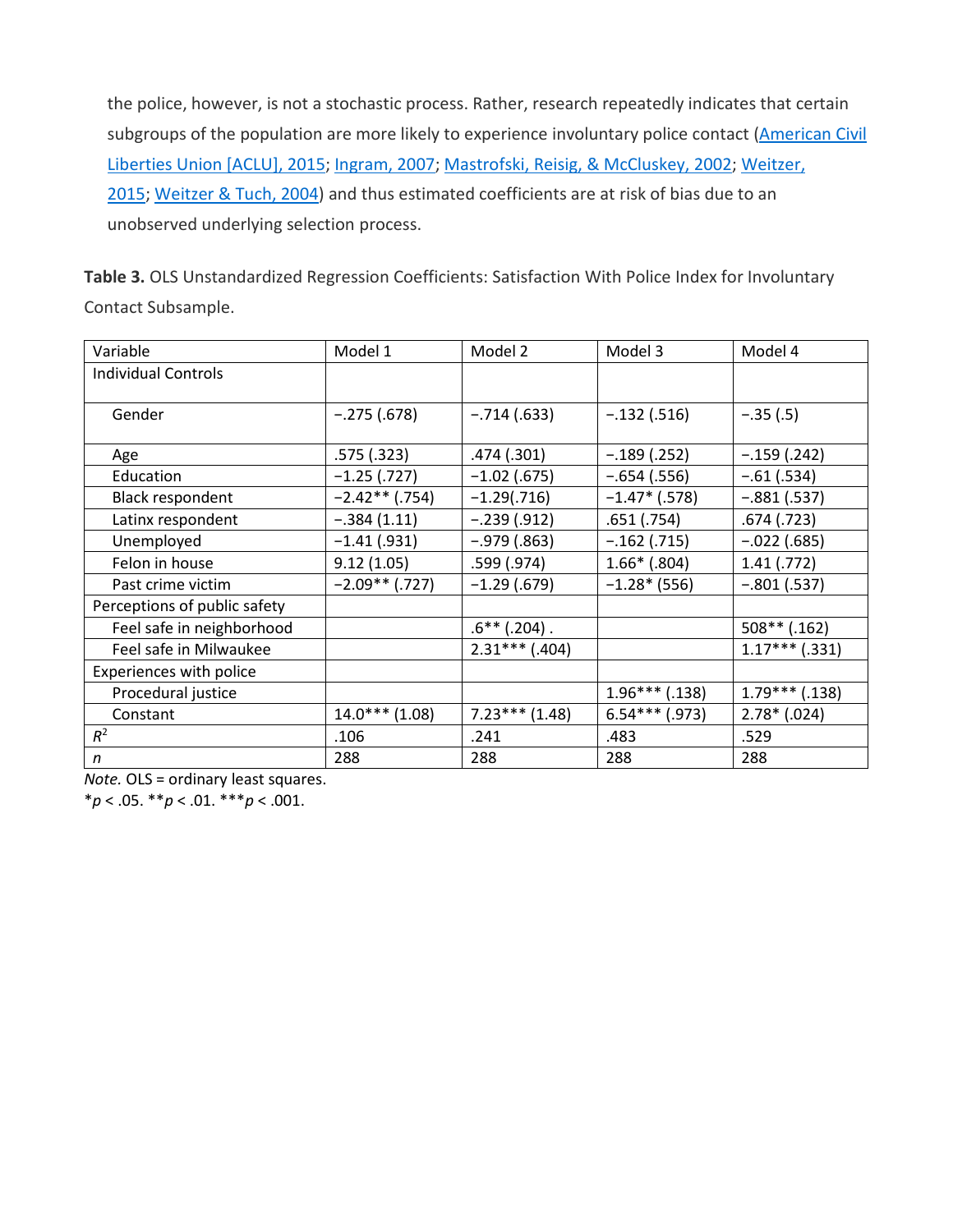| Variable                                      | Model I                       | Model 2                 | Model 3                       | Model 4                    |
|-----------------------------------------------|-------------------------------|-------------------------|-------------------------------|----------------------------|
| Individual controls                           |                               |                         |                               |                            |
| Gender                                        | $-.275(.678)$                 | $-.714(.633)$           | $-.132(.516)$                 | $-.35(.5)$                 |
| Age                                           |                               | .575 (.323) .474 (.301) | $-.189(.252)$                 | $-.159(.242)$              |
| Education                                     | $-1.25$ (.727)                | $-1.02$ (.675)          | $-.654(.556)$                 | $-.61(.534)$               |
| Black respondent $-2.42$ <sup>##</sup> (.754) |                               | $-1.29(.716)$           | $-1.47*$ (.578)               | $-.881(.537)$              |
| Latinx respondent                             | $-.384(1.11)$                 | $-.239(.912)$           | .651 (.754)                   | .674 (.723)                |
| Unemployed                                    | -1.41 (.931)                  |                         | $-.979(.863)$ $-.162(.715)$   | $-.022(.685)$              |
| Felon in house                                |                               | 9.12 (1.05) .599 (.974) | $1.66*$ (.804)                | $1.41$ (.772)              |
| Past crime victim                             | $-2.09$ <sup>ses</sup> (.727) | $-1.29(0.679)$          | $-1.28*(556)$                 | $-.801(.537)$              |
| Perceptions of public safety                  |                               |                         |                               |                            |
| Feel safe in                                  |                               | $.6***$ (.204)          |                               | $.508$ <sup>*</sup> (.162) |
| neighborhood<br>Feel safe in<br>Milwaukee     |                               | $2.31***$ (.404)        |                               | $1.17***$ (.331)           |
| Experiences with police                       |                               |                         |                               |                            |
| Procedural justice                            |                               |                         | $1.96***$ (.138)              | $1.79***$ (.138)           |
| Constant                                      | $14.0$ *** (1.08)             | 7.23*** (1.48)          | $6.54$ <sup>#e#e</sup> (.973) | $2.78*(.024)$              |
| R <sup>2</sup>                                | .106                          | .241                    | .483                          | .529                       |
| n                                             | 288                           | 288                     | 288                           | 288                        |

Table 3. OLS Unstandardized Regression Coefficients: Satisfaction With Police Index for Involuntary Contact Subsample.

Note.  $OLS =$  ordinary least squares.

 $\frac{1}{2}$   $\triangleright$  0.05.  $\frac{1}{2}$   $\triangleright$  0.01.  $\frac{1}{2}$   $\triangleright$  0.01.

To account for this potential problem, we employed a two-stage Heckman selection procedure [\(Heckman, 1979\)](https://journals.sagepub.com/doi/10.1177/0011128718811928). The results from the Heckman models indicated that men (.163; *p* < .05) and victimized respondents (.486; *p* < .001) were more likely to report involuntary contact, whereas older respondents (–.092; *p* < .05) were less likely to report the same type of police contact. The inverse mills ratio (sigma × rho) coefficient was nonsignificant (4.918; *p* = .269), suggesting that respondents in the involuntary contact subsample hold views of the police that do not differ significantly from the views of the police of a randomly drawn sample with average population characteristics. $11$  The substantive results from the Heckman models replicate the results with regard to tests of significance and the coefficients between the two models are close in magnitude.<sup>12</sup> Therefore, we report and discuss the results of standard OLS (satisfaction with police index). We ran four regression models. The first model entered individual control variables, the second added perceived public safety measures, the third included the procedural justice index, and the fourth, the full model, included all the aforementioned covariates.

The results shown in [Table 3](https://journals.sagepub.com/doi/10.1177/0011128718811928) demonstrate the importance of race, experiences with victimization, perceptions of public safety and procedural justice in predicting satisfaction with the police. In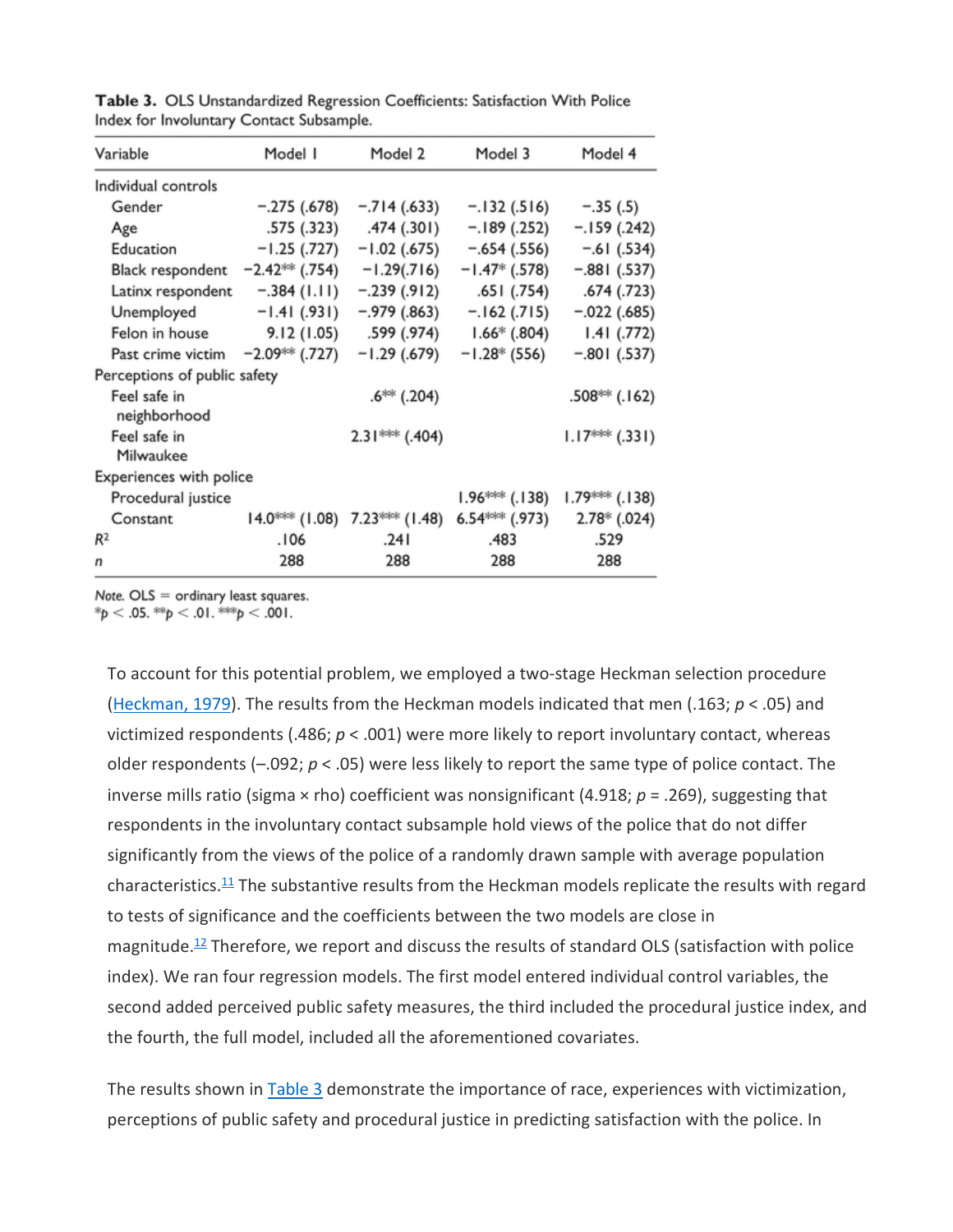Model 1, Black respondents and respondents who experienced a criminal victimization were significantly less likely to express satisfaction with the police. After adding perceived safety measures in Model 2, the Black respondent variable and the victimization covariates are reduced to nonsignificance. The coefficients for both these variables substantially shrank while the standard errors remained relatively stable across Models 1 and 2. This finding suggests that once we statistically account for perceptions of safety, levels of satisfaction with the police do not significantly differ across racial and ethnic subgroups of respondents that experienced involuntary police contact. In Model 3, we include the procedural justice index to the baseline model and find that it is also a significant predictor of satisfaction toward the police. We find it noteworthy, however, that while the coefficients for Black respondents and past criminal victimization were reduced to nonsignificance with the introduction of perceptions of safety items, they remain statistically significant even after the introduction of the procedural justice index. In sum, perceptions of safety and procedural justice are both clearly key explanatory variables, as evidenced by the increases across the model  $R^2$  estimates but perceptions of safety, and not procedural justice, account for racial differences in satisfaction with police.

#### **Discussion**

Consistent with previous studies, we found that race plays a crucial role in conditioning the ways people view the police. In all our models utilizing the entire sample, Black respondents were significantly less likely to be satisfied than Whites and Latinx respondents. This finding alone, however, is hardly groundbreaking and merely supports the findings of extant research (e.g., Cao et [al., 1996;](https://journals.sagepub.com/doi/10.1177/0011128718811928) [Garcia & Cao, 2005;](https://journals.sagepub.com/doi/10.1177/0011128718811928) [Gau et al., 2012;](https://journals.sagepub.com/doi/10.1177/0011128718811928) [Huang & Vaughn, 1996;](https://journals.sagepub.com/doi/10.1177/0011128718811928) [Sampson & Bartusch,](https://journals.sagepub.com/doi/10.1177/0011128718811928)  [1998;](https://journals.sagepub.com/doi/10.1177/0011128718811928) [Tuch & Weitzer, 1997\)](https://journals.sagepub.com/doi/10.1177/0011128718811928). What was surprising was that the Latinx respondent covariate was not significant in any of the models. Instead, consistent with [Cheurprakobkit \(2000\),](https://journals.sagepub.com/doi/10.1177/0011128718811928) we found that levels of support for law enforcement among Latinx respondents were not discernible from the views of White respondents. We find that contact with law enforcement is unable to account for racial differences in support for police. These data also demonstrated that voluntary contacts (typically more positive in nature) for Latinx respondents were significantly lower than both White and African American respondents, and levels of involuntary contact did not differ significantly across the three racial/ethnic categories we examined. If experiences with the police are unable to account for African American and Latinx differences in support for the police, then what factors can explain it?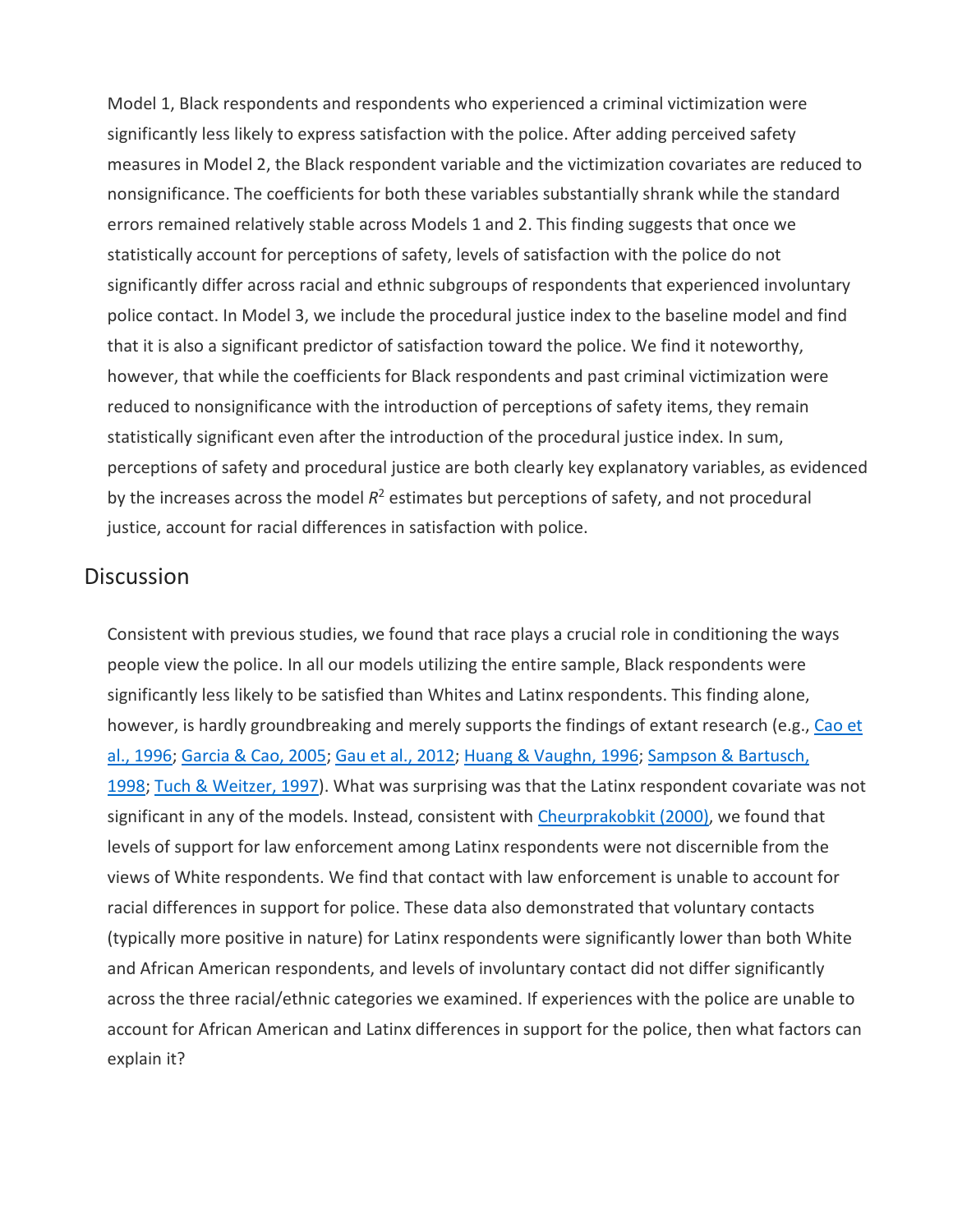There is some evidence to suggest that the patterns in the data are the artifact of complex histories of Black and Latinx groups in the United States generally and Milwaukee specifically. There is a much longer history of discrimination and harassment against Blacks in our country. As Bobo [\(1999\)](https://journals.sagepub.com/doi/10.1177/0011128718811928) found, "members of more recent and voluntarily incorporated minority groups. . . ," such as Latinx individuals, report feeling "... less alienation than members of long-term and involuntarily incorporated minority groups" (p. 461). Even when Latinx victims are the subject of police violence, these incidents do not consistently invoke the same level of outrage and protest. Recent examinations show that even though Latinx victims are disproportionately killed by law enforcement, $13$  there tends to be less attention and focus on these incidents relative to when African American victims are killed by police<sup>14</sup> [\(Rojas & Schmidt, 2016\)](https://journals.sagepub.com/doi/10.1177/0011128718811928). Our study lends additional empirical evidence that feelings of skepticism and mistrust are more diffuse among African Americans than other groups, supporting the results of other work in this area [\(Berg, Stewart,](https://journals.sagepub.com/doi/10.1177/0011128718811928)  [Intravia, Warren, & Simons, 2016;](https://journals.sagepub.com/doi/10.1177/0011128718811928) [Brunson, 2007;](https://journals.sagepub.com/doi/10.1177/0011128718811928) [Gau & Brunson, 2010;](https://journals.sagepub.com/doi/10.1177/0011128718811928) [Sampson & Bartusch, 1998;](https://journals.sagepub.com/doi/10.1177/0011128718811928) Stewart et al., 2009).

We found that the Black respondent variable remained statistically significant in all the analyses involving the full sample of respondents [\(Table 2\)](https://journals.sagepub.com/doi/10.1177/0011128718811928). Also significant was our community context measure percent Latinx; respondents who resided in areas with greater concentrations of Latinx individuals also held more positive views of the police than areas with lower populations of Latinx residents, irrespective of having a contact with the police, how safe they felt, or official crime rates in their area. We also found it noteworthy that our measures of perceptions of public safety were important predictors of satisfaction with the police, whereas our contextual measures assessing actual crime (rates) were not. This is consistent with prior research, which has found perceptions of crime and safety have the strongest influence on assessments of police (e.g., [Dowler & Sparks,](https://journals.sagepub.com/doi/10.1177/0011128718811928)  [2008;](https://journals.sagepub.com/doi/10.1177/0011128718811928) [Gau et al., 2012;](https://journals.sagepub.com/doi/10.1177/0011128718811928) [Nix, Wolfe, Rojek, & Kaminski, 2015;](https://journals.sagepub.com/doi/10.1177/0011128718811928) [Reisig & Parks, 2000\)](https://journals.sagepub.com/doi/10.1177/0011128718811928). When considering the specific measures that comprised our perceptions of public safety concept, this also highlights the distinction between different types of crime evaluations on views of the police.

One of our primary goals was to determine why African Americans express lower levels of satisfaction with police. Although including perceptions of safety significantly reduced the magnitude of the Black respondent coefficient, we were unable to fully account for lower levels of reported satisfaction with the police on the part of African American respondents in the full sample. Focusing our analysis on just those respondents who reported experiencing police-initiated contact yields two findings. First, procedural justice is a significant predictor that explains considerable variation across satisfaction with the police for the subsample (the *R*<sup>2</sup> jumps from .106 in Model 1 to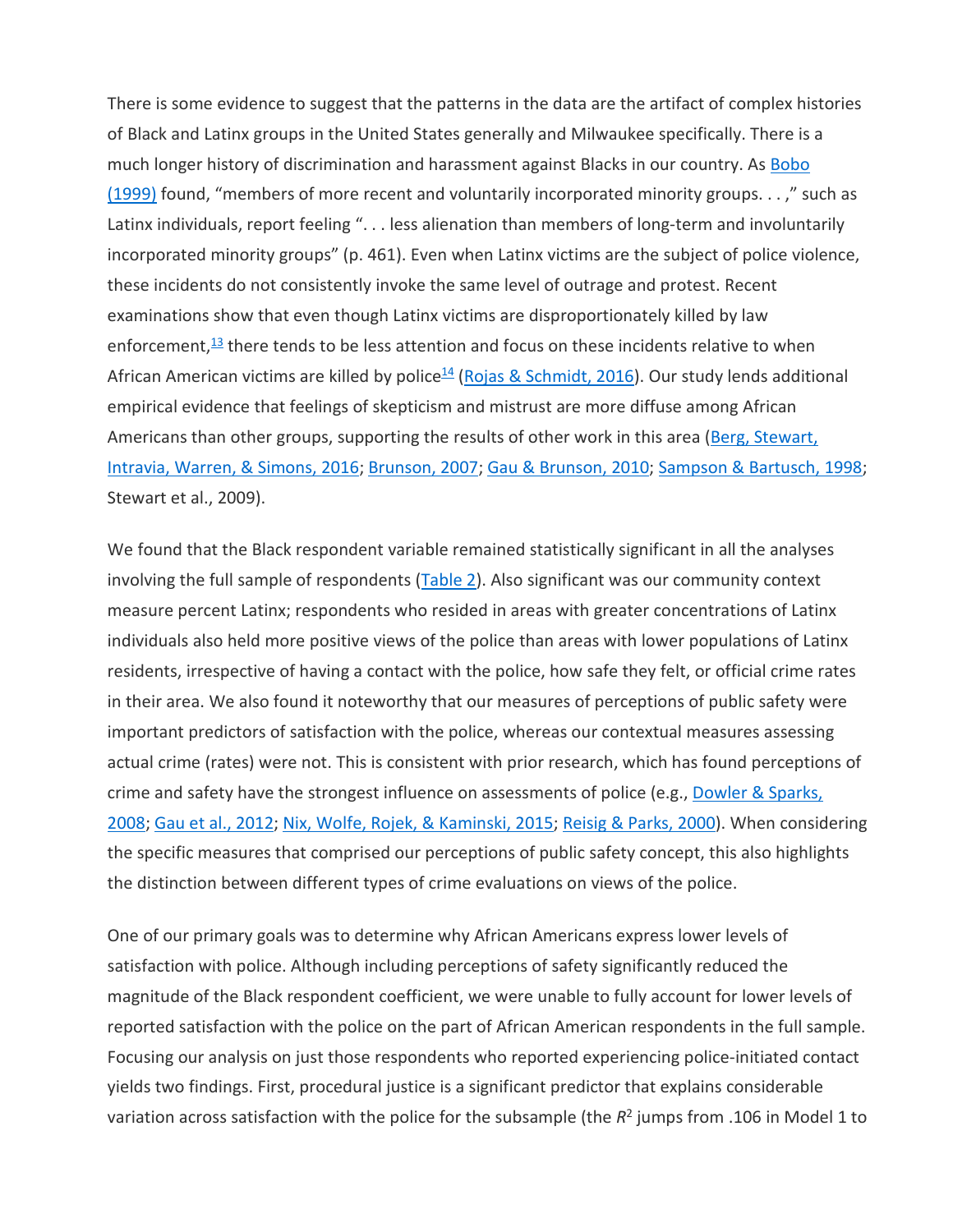.483 in Model 3). This finding is consistent with much of the existing literature in procedural justice and police evaluations [\(Mastrofski, Snipes, & Supina, 1996;](https://journals.sagepub.com/doi/10.1177/0011128718811928) [Mazerolle et al., 2013;](https://journals.sagepub.com/doi/10.1177/0011128718811928) Sunshine & Tyler, [2003;](https://journals.sagepub.com/doi/10.1177/0011128718811928) [Tyler & Huo, 2002\)](https://journals.sagepub.com/doi/10.1177/0011128718811928). Second, Models 2 and 4 show that when perceptions of safety measures are included in the analysis, the Black respondent coefficient is reduced to nonsignificance.<sup>15</sup> This noteworthy finding advances research concerning racial minorities' police evaluations and it partly accomplishes one of our primary goals.

With regard to the subsample of respondents who have experienced police-initiated contact, once we statistically controlled for perceptions of safety, police evaluations for African American respondents were not statistically different than Latinx or White ones. For example, in the subsample, the satisfaction with police mean values for African American respondents who felt safe (12.32) was comparable with the mean estimates for White and Hispanic/Latinx respondents who reported police-initiated interaction  $(12.85)$ .<sup>16</sup> Conversely, the satisfaction with police mean estimate for African American respondents who felt safe was nearly half a standard deviation higher than for African American respondents who felt less safe (*M* = 9.87; *SD* = 5.72). Our subsample findings support [Wolfe et al.'s \(2016\)](https://journals.sagepub.com/doi/10.1177/0011128718811928) contention that the importance of procedural justice on police evaluation is largely invariant. We would add that model specifications should include measures of perceived safety to find support for the invariance thesis. We now turn to the policy implications of our study.

#### Policy Implications

Our study highlights the importance of experience with the police in shaping individuals' attitudes toward the police. Interactions with law enforcement are too frequently perceived as lacking courtesy and respect (i.e., procedural justice), ultimately having a deleterious effect on satisfaction with the police and other important outcomes (see [Nix et al., 2015\)](https://journals.sagepub.com/doi/10.1177/0011128718811928). We offer two specific policy prescriptions. First, we endorse efforts to include "procedural justice training" for law enforcement. Currently, this has become part of the core curriculum in police academies across the world including the United States, the United Kingdom, and Australia (Fildes & Thompson, [2016;](https://journals.sagepub.com/doi/10.1177/0011128718811928) [Rosenbaum & Lawrence, 2017\)](https://journals.sagepub.com/doi/10.1177/0011128718811928). Training may be explicitly and exclusively devoted to procedural justice, but may also exist as a component of a larger training course (e.g., on community policing, bias-free policing). Regardless of its mode of delivery, training on procedural justice typically comprises four essential components: (a) giving individuals a *voice*, (b) exhibiting *neutrality* in decision making, (c) treating individuals with *dignity and respect*, and (d) conveying *trustworthy motives* during police encounters [\(Tyler & Huo, 2002\)](https://journals.sagepub.com/doi/10.1177/0011128718811928). The results of our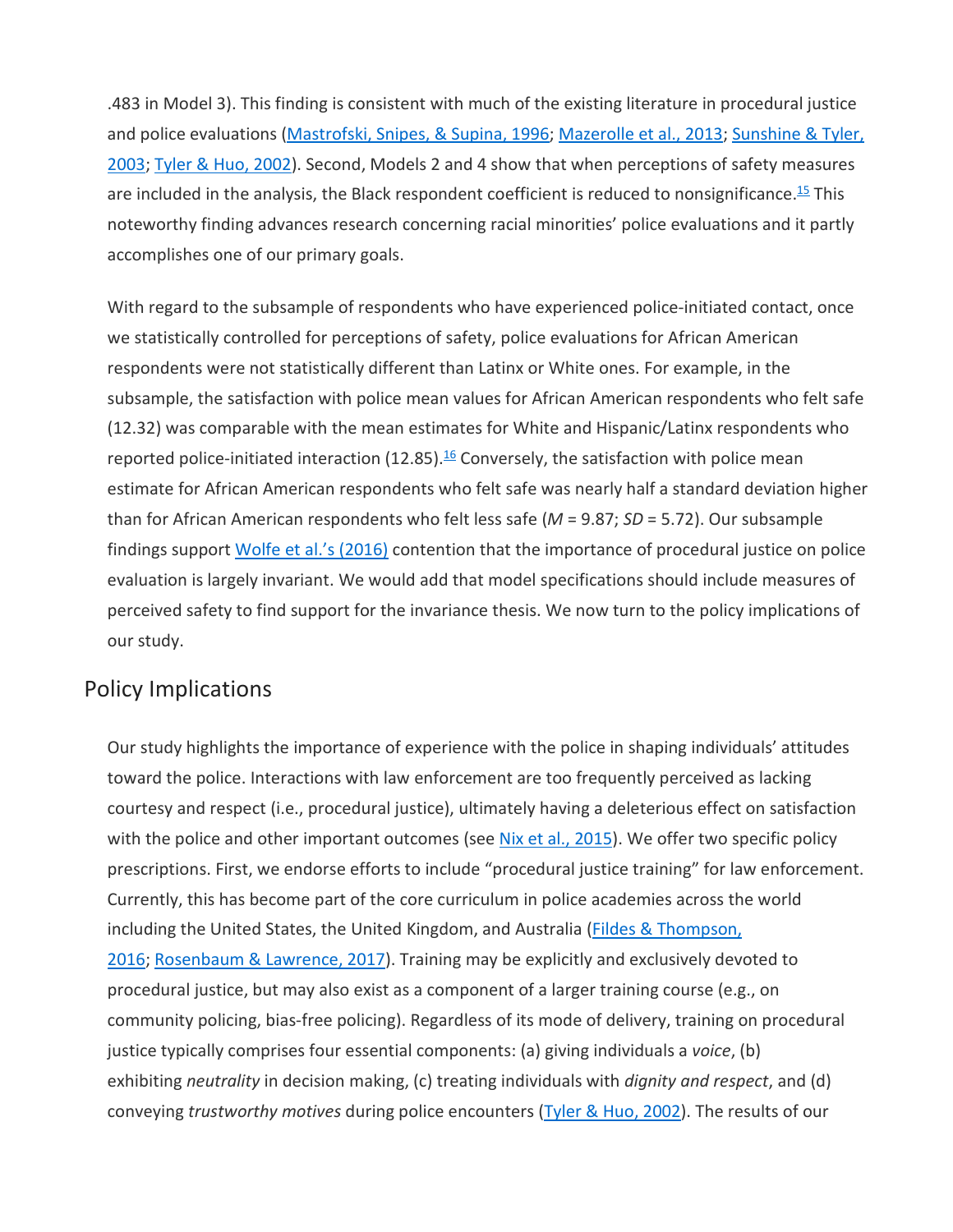research are consistent with these changes to police training; strengthening and expanding these training programs would likely bear the fruit of improved relationships between the police and communities of color.

The second policy prescription addresses the important finding that perceptions of safety play a critical role in influencing attitudes toward the police. In our full model, perceptions of safety in one's neighborhood and the city of Milwaukee more generally were salient predictors of satisfaction levels. They were also central in our analyses involving the involuntary contact subsample; they reduced the impact of race on satisfaction with the police to nonsignificance. Consequently, "[f]rom a policy point of view, improving the neighborhood conditions of minorities would go a long way in improving attitudes toward the police" [\(Dowler & Sparks, 2008,](https://journals.sagepub.com/doi/10.1177/0011128718811928) p. 410). Police might work with community members directly toward this end, such as organizing or participating in neighborhood clean-ups, or they might work with other local government agencies (e.g., garbage/sanitation, health, code enforcement) to eradicate many of the disorderly conditions that give off crime-promoting signals and make resident feel unsafe.

#### Limitations and Directions for Future Research

This study set out to unpack the complicated role racial background plays in shaping views toward the police. Our work contributes to support for the police literature, but our efforts are not without limitations that future research in this area should consider addressing. First, this study relies on self-reported interactions, which revealed similar rates of involuntary police contact across White, Black, and Latinx respondents. Studies that focus specifically on official police reports of traffic stops and searches often yield substantively different results regarding the distribution of law enforcement contact across racial groups [\(Pierson et al., 2017\)](https://journals.sagepub.com/doi/10.1177/0011128718811928). We would like to see future research incorporate both official and self-reported interactions with the police and their impact on attitudes toward law enforcement. Finally, our aggregate measures capture geographic characteristics at the zip code level. Although we observed considerable variation in aggregate unit characteristics, this is admittedly a large geographic unit of analysis. We were unable to truly capture potential "neighborhood" effects on satisfaction with the police and thus we were unable to account for community cohesion or collective efficacy as a neighborhood process (Sampson, [Raudenbush, & Earls, 1997\)](https://journals.sagepub.com/doi/10.1177/0011128718811928), even indirectly. Future research might include census tract indicators of cohesion and efficacy in its analysis (such as [Nix et al., 2015\)](https://journals.sagepub.com/doi/10.1177/0011128718811928), or measure characteristics of even smaller microgeographic spaces when examining the role of context on support for the police. Doing so could shed further light on the complex ways in which geography and space shape our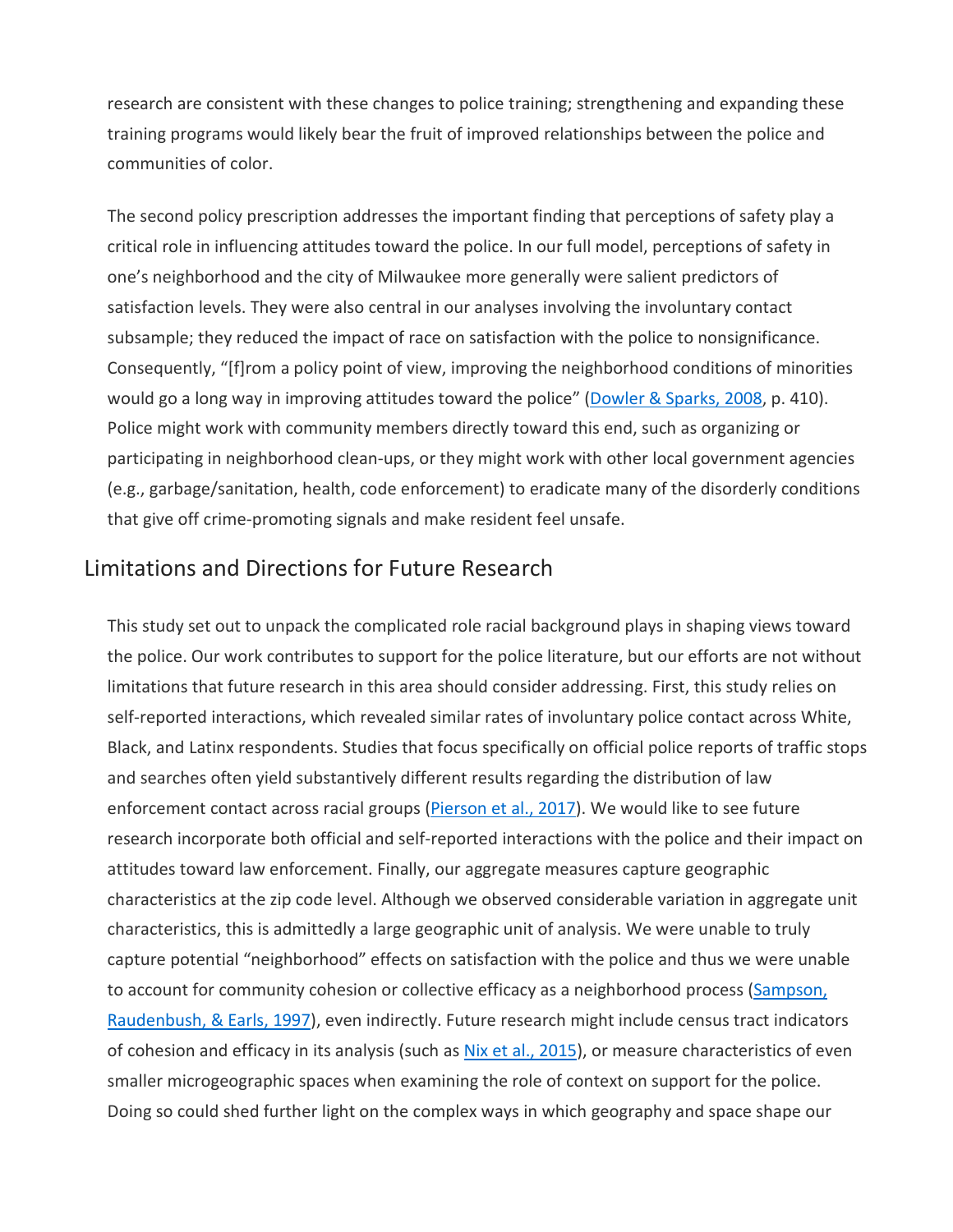views and thus provide a deeper understanding of social processes that result in satisfaction with the police, the criminal justice system, and social institutions more generally. In our view, this goal is imperative to foster improved relationships between communities of color that report high levels of distrust and antipathy toward the police, who are in turn tasked with the managing the challenges of law enforcement in contemporary American society.

#### Acknowledgements

The authors acknowledge the University of Wisconsin-Milwaukee Center for Urban Initiatives & Research, the Milwaukee Fire and Police Commission, and Joseph Cera for their efforts in designing and conducting the project that generated the survey data we analyze in this paper. We are also grateful to Michael D. Reisig for his feedback on earlier drafts of this work and Elizabeth Lyne, Marshall Freeman and Ray'Netta Pierce for their invaluable research assistance.

# Declaration of Conflicting Interests

The author(s) declared no potential conflicts of interest with respect to the research, authorship, and/or publication of this article.

#### Funding

The author(s) received no financial support for the research, authorship, and/or publication of this article.

#### **Notes**

#### 1[.Cave and Oliver \(2016\).](https://journals.sagepub.com/doi/10.1177/0011128718811928)

#### 2[.Jones \(2015\).](https://journals.sagepub.com/doi/10.1177/0011128718811928)

- 3.We compensated for nonresponse patterns that can cause sample statistics to deviate from population parameters by weighting the sample. Population values for age, gender, and race are drawn from the 2013 U.S. Census Current Population Survey (CPS). Weights are balanced to bring sample distributions for age, sex, and race in line with population distributions. In this sample, the population values of age groups, gender, and race were determined by the 2013 CPS conducted by the U.S. Census in Wisconsin to estimate the distribution of age, gender, and race of registered voters in the state. The weight tables are available upon request from the authors.
- 4.We also ran these models with the multiple imputation (mi) method in STATA. We imputed missing values on the satisfaction with police variable, which resulted in 1,286 cases, or 122 more than the models reported in [Table 2.](https://journals.sagepub.com/doi/10.1177/0011128718811928) The results of the significance tests replicated with nearly identical coefficient values, so we report the findings from the analyses where missing cases are removed via listwise deletion.
- 5.Although legitimacy, satisfaction, and perceptions of respect and courtesy are conceptually distinct, the individual measures that comprise the index were highly correlated and could not be included in our models individually.
- 6.The correlation coefficient for the two perceived safety measures was .344 and *p* < .001.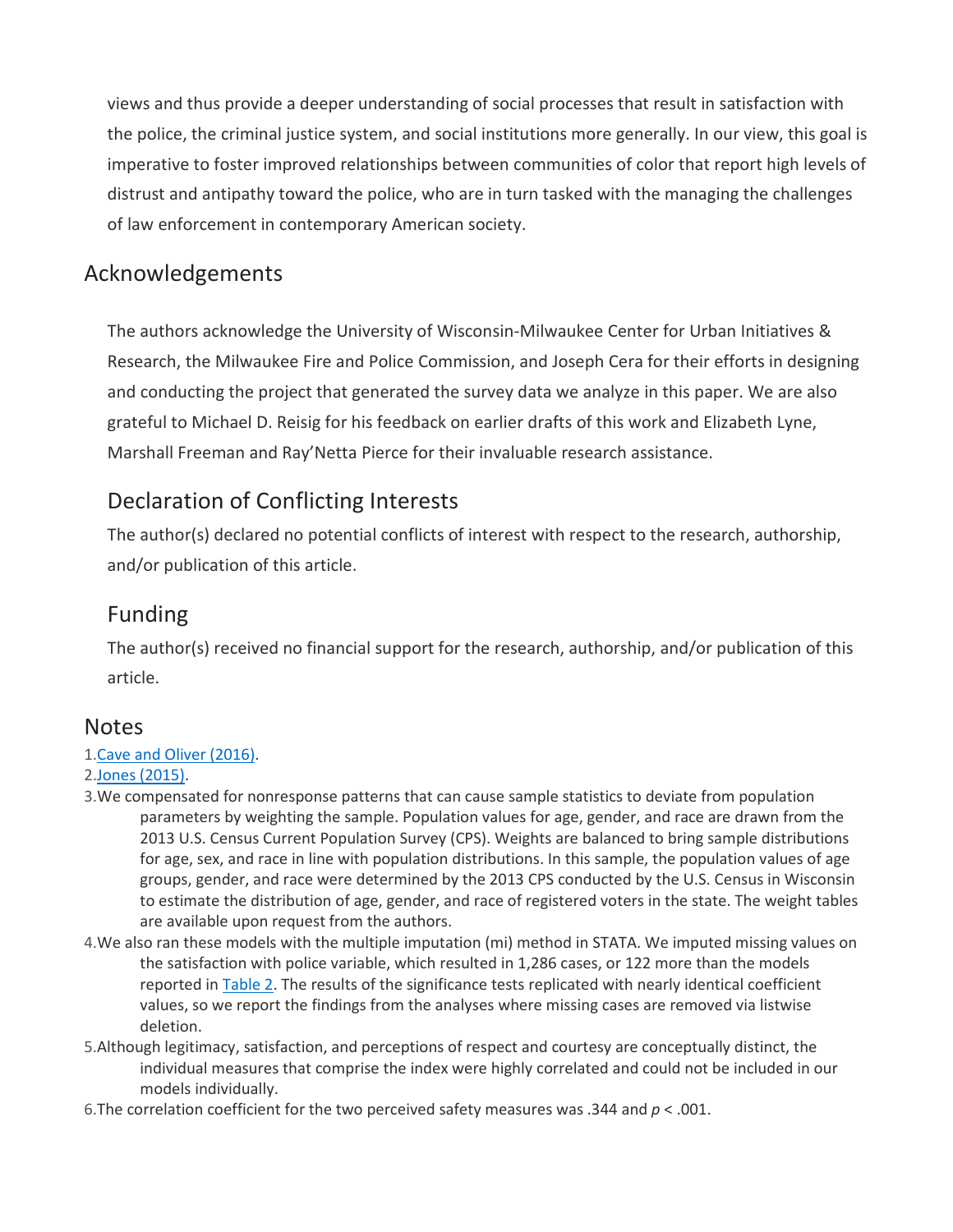- 7.Several aggregate indicators of neighborhood context were gathered from the U.S. Census American Community Survey (ACS), which is the long form of the decennial census collected annually to a sample of U.S. residents. We utilize the 5-year estimates of the ACS, which represents 60 months of collected data for all population areas in the United States (U.S. Department of Commerce). We ran several different models that we do not report here (but that are available upon request) that include different combinations of crime, inequality (which included the percent without a high school diploma, unemployment rate, poverty rate, and percent receiving food stamps), and percent African American. There were strong correlations across these measures (zero-order correlation coefficient values ranged from .70 to .89). Estimating models with all three measures led to VIF (variance inflation factor) values that exceeded 8. Even estimating models with crime rate and percent African American raised concerns with collinearity. We opted to report the results of the models with the total crime measure to demonstrate the unique contribution of aggregate crime rates to explain variation across satisfaction with the police and the aggregate percent Latinx variable, which was not correlated with either the inequality or crime measures.
- 8.Although similar, it should be noted that satisfaction, trust, and confidence are distinct and separate constructs with different meanings and measurements [\(Cao, 2015\)](https://journals.sagepub.com/doi/10.1177/0011128718811928).
- 9.Statistical significance in these models was based on two-tailed *t* tests.
- 10.Although not included in this article, we ran models with different combinations of the inequality, percent African American, and crime rate measures and these variables were nonsignificant in all of them. The results of these additional analyses are available upon request.
- 11[.Bushway, Johnson, and Slocum \(2007\)](https://journals.sagepub.com/doi/10.1177/0011128718811928) draw attention to the importance of exclusion restrictions when estimating two-step Heckman models. We selected the age variable as an exclusion restriction predicting the probability of experiencing involuntary police contact (younger respondents were more likely to report involuntary contact) but this was unrelated to satisfaction with police (refer to [Table 3\)](https://journals.sagepub.com/doi/10.1177/0011128718811928).
- 12.Full results of the Heckman selection models are available by request.
- 13[.Downs \(2016\).](https://journals.sagepub.com/doi/10.1177/0011128718811928)
- 14[.Rojas and Schmidt \(2016\).](https://journals.sagepub.com/doi/10.1177/0011128718811928)
- 15.Furthermore, observing the Black respondent coefficient remain statistically significant in Model 3 lends confidence that the results of Models 2 and 4 are not just artifacts of the trade-off between degrees of freedom and lost information due to the reduced sample size.
- 16.We chose the mean as the break point to compare African American respondents with "high" and "low" feelings of safety. African American respondents who reported perceptions of safety above the mean on both safety measures were compared with African American respondents who reported levels of safety at or below the mean on either or both safety items.

# **References**

| American Association for Public Opinion Research . (2017). Response rates: An overview. Available                    |
|----------------------------------------------------------------------------------------------------------------------|
| from http://www.aapor.org                                                                                            |
| American Civil Liberties Union . (2015). Stop and frisk in Chicago. Chicago, IL: Author.                             |
| Apple, N., O'Brien, D. J. (1983). Neighborhood racial composition and residents' evaluation of police                |
| performance. Journal of Police Science and Administration, 11, 76-84.                                                |
| Berg, M. T., Stewart, E. A., Intravia, J., Warren, P. Y., Simons, R. L. (2016). Cynical streets: Neighborhood social |
| processes and perceptions of criminal injustice. Criminology, 54, 520-547.                                           |
| Bobo, L. D. (1999). Prejudice as group position: Microfoundations of a sociological approach to racism and race      |
| relations. Journal of Social Issues, 55, 445-472.                                                                    |
| Bordua, D. J., Tifft, L. L. (1971). Citizen interviews, organizational feedback, and police-community relations      |
| decisions. Law & Society Review, 6, 155-182.                                                                         |
| Brick, M. J., Williams, D. (2013). Explaining rising nonresponse rates in cross-sectional surveys. Annals of the     |
| American Academy of Political and Social Science, 645(1), 36-59.                                                     |
|                                                                                                                      |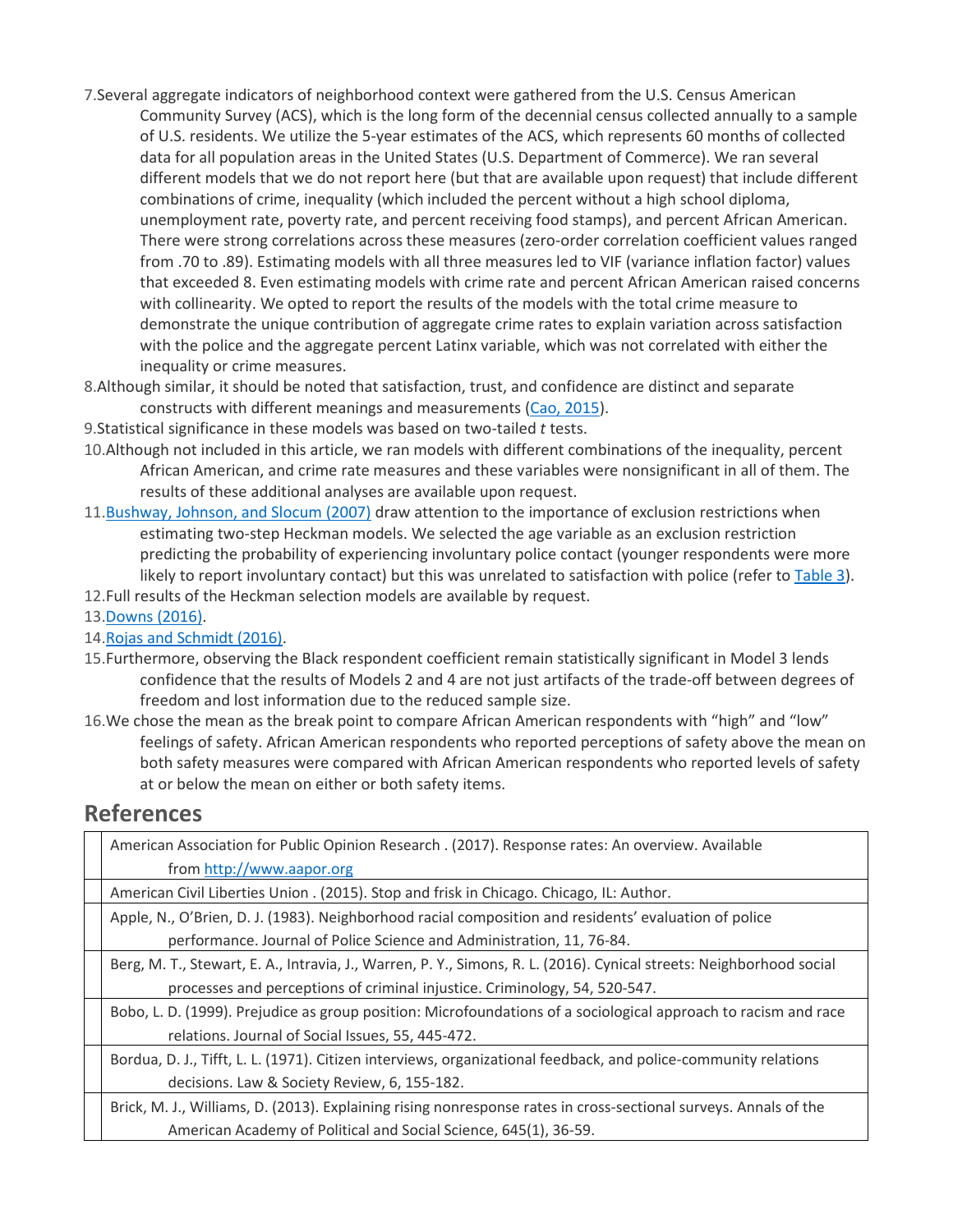| Brown, B., Benedict, W. R. (2002). Perceptions of the police: Past findings, methodological issues, conceptual                                                                                                        |
|-----------------------------------------------------------------------------------------------------------------------------------------------------------------------------------------------------------------------|
| issues and policy implications. Policing: An International Journal of Police Strategies & Management,                                                                                                                 |
| 25, 543-580.                                                                                                                                                                                                          |
| Brunson, R. K. (2007). "Police don't like Black People": African-American young men's accumulated police                                                                                                              |
| experiences. Criminology & Public Policy, 6(1), 71-101.                                                                                                                                                               |
| Brunton-Smith, I., Sturgis, P., Leckie, L. (2018). How collective is collective efficacy? The importance of consensus<br>in judgments about community cohesion and willingness to intervene. Criminology, 4, 608-637. |
| Bushway, S., Johnson, B. D., Slocum, L. A. (2007). Is the magic still there? The use of the Heckman two-step                                                                                                          |
| correction for selection bias in criminology. Journal of Quantitative Criminology, 23, 151-178.                                                                                                                       |
| Cao, L. (2015). Differentiating confidence in the police, trust in the police, and satisfaction with the police.                                                                                                      |
| Policing: An International Journal of Police Strategies & Management, 38, 239-249.                                                                                                                                    |
| Cao, L., Frank, J., Cullen, F. T. (1996). Race, community context and confidence in the police. American Journal of                                                                                                   |
| Police, 15(1), 3-22.                                                                                                                                                                                                  |
| Cave, D., Oliver, R. (2016, October 4). The New York Times. Retrieved                                                                                                                                                 |
| from https://www.nytimes.com/interactive/2015/07/30/us/police-videos-race.html                                                                                                                                        |
| Chandek, M. (1999). Race, expectations and evaluations of police performance: An empirical assessment.                                                                                                                |
| Policing: An International Journal of Police Strategies & Management, 22, 675-695.                                                                                                                                    |
| Cheurprakobkit, S. (2000). Police-citizen contact and police performance attitudinal differences between                                                                                                              |
| Hispanics and non-Hispanics. Journal of Criminal Justice, 28, 325-336.                                                                                                                                                |
| Clogg, C., Petkova, E., Haritou, A. (1995). Statistical methods for comparing regression coefficients between                                                                                                         |
| models. The American Journal of Sociology, 100, 1261-1293.                                                                                                                                                            |
| Correia, M. E., Reisig, M. D., Lovrich, N. P. (1996). Public perceptions of state police: An analysis of individual-                                                                                                  |
| level and contextual variables. Journal of Criminal Justice, 24(1), 17-28.                                                                                                                                            |
| Curtin, R., Presser, S., Singer, E. (2005). Changes in telephone survey nonresponse over the past quarter century.                                                                                                    |
| The Public Opinion Quarterly, 69(1), 87-98.                                                                                                                                                                           |
| Dai, M., Johnson, R. R. (2009). Is neighborhood context a confounder? Policing: An International Journal of Police                                                                                                    |
| Strategies & Management, 32, 595-612.                                                                                                                                                                                 |
| Decker, S. H. (1981). Citizen attitudes toward the police-A review of past findings and suggestions for future                                                                                                        |
| policy. Journal of Police Science and Administration, 9(1), 80-87.                                                                                                                                                    |
| Dowler, K., Sparks, R. (2008). Victimization, contact with police, and neighborhood conditions: Reconsidering                                                                                                         |
| African American and Hispanic attitudes toward the police. Police Practice and Research, 9, 395-415.<br>Downs, K. (2016). Why aren't more people talking about Latinos killed by police? PBS Newshour. Retrieved      |
| from http://www.pbs.org/newshour/rundown/black-men-werent-unarmed-people-killed-police-last-                                                                                                                          |
| week/                                                                                                                                                                                                                 |
| Eith, C., Durose, M. R. (2011). Contacts between police and the public, 2008. Washington, DC: U.S. Department                                                                                                         |
| of Justice.                                                                                                                                                                                                           |
| Fildes, A., Thompson, J. (2016). Police procedural justice training: The enter inform engage model. Australian and                                                                                                    |
| New Zealand Society of Evidence Based Policing, 1(2), 31-36.                                                                                                                                                          |
| Frank, J., Smith, B. W., Novak, K. J. (2005). Exploring the basis of citizens' attitudes toward the police. Police                                                                                                    |
| Quarterly, 8, 206-228.                                                                                                                                                                                                |
| Garcia, V., Cao, L. (2005). Race and satisfaction with the police in a small city. Journal of Criminal Justice, 33, 191-                                                                                              |
| 199.                                                                                                                                                                                                                  |
| Gau, J. M., Corsaro, N., Stewart, E. A., Brunson, R. K. (2012). Examining macro-level impacts on procedural justice                                                                                                   |
| and police legitimacy. Journal of Criminal Justice, 40, 333-343.                                                                                                                                                      |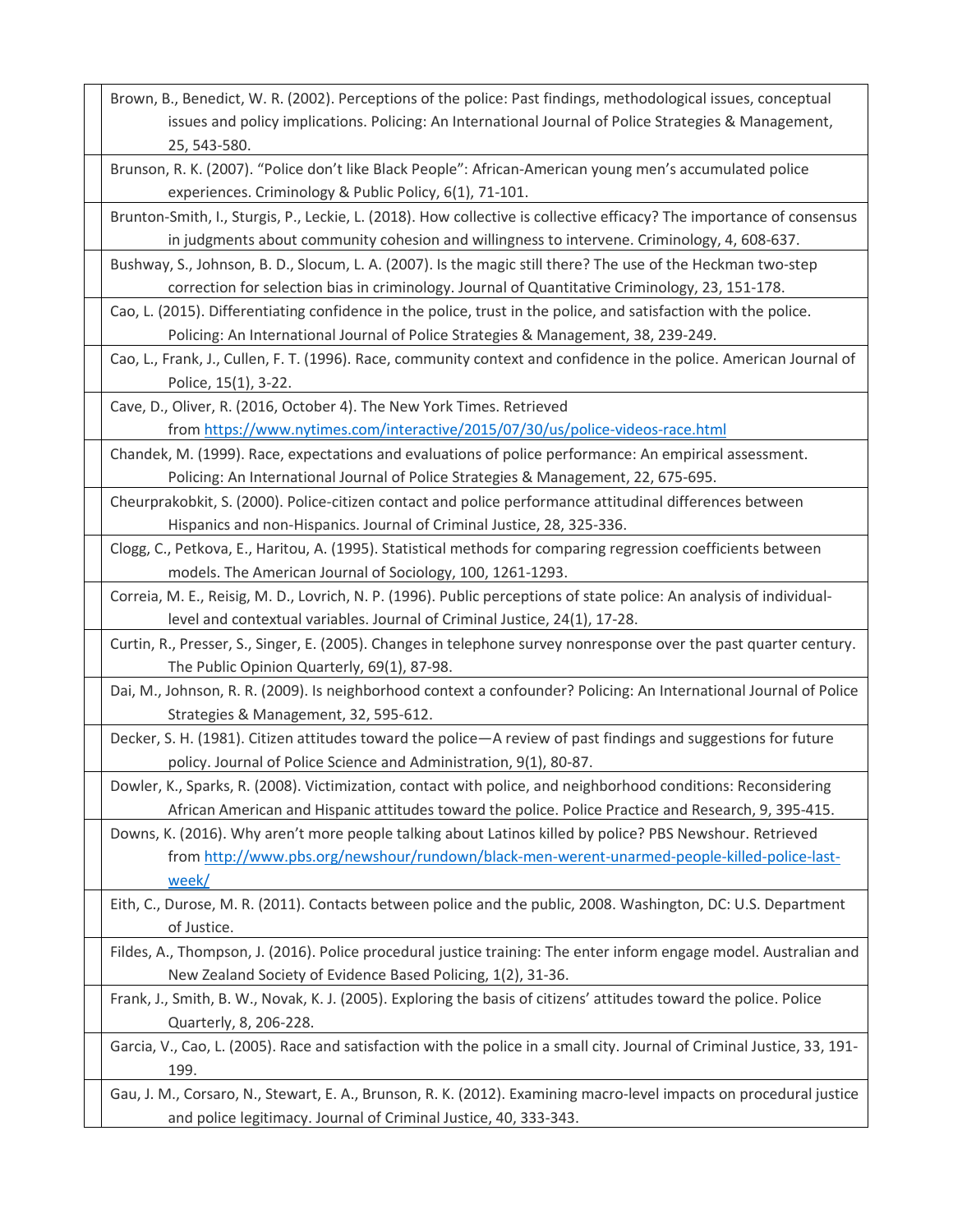| Gau, J. M., Brunson, R. K. (2010). Procedural justice and order maintenance policing: A study of inner-city young      |
|------------------------------------------------------------------------------------------------------------------------|
| men's perceptions of police legitimacy. Justice Quarterly, 27, 255-279.                                                |
| Groves, R. M., Peytcheva, E. (2008). The impact of nonresponse rates on nonresponse bias. Public Opinion               |
| Quarterly, 72, 167-189.                                                                                                |
| Heckman, J. J. (1979). Sample selection bias as a specification error. Econometrica, 47, 153-161.                      |
| Huang, W., Vaughn, M. (1996). Support and confidence: Public attitudes toward the police. In Timothy J.                |
| Flanagan & Dennis R. Longmire (Eds.), Americans View Crime and Justice: A National Public Opinion                      |
| Survey. (pp. 31-45). CA, US: Sage.                                                                                     |
| Ingram, J. R. (2007). The effect of neighborhood characteristics on traffic citation practices of the police. Police   |
| Quarterly, 10, 371-393.                                                                                                |
| Jackson, J., Bradford, B., Stanko, E. A., Hohl, K. (2012) Just authority? Trust in the Police in England and           |
| Wales. London, England: Routledge.                                                                                     |
| Jennings, W. G., Reingle, J. (2014). Criminological and criminal justice research methods. Frederick, MD: Wolters      |
| Kluwer Law and Business.                                                                                               |
| Jones, J. M. (2015, June 19). In U.S. confidence in police lowest in 22 years. Retrieved                               |
| from http://www.gallup.com/poll/183704/confidence-police-lowest-years.aspx                                             |
| King, R., Wheelock, D. (2007). Group threat and social control: Race, perceptions of minorities, and the desire to     |
| punish. Social Forces, 85, 1255-1280.                                                                                  |
| Kohut, A., Keeter, S., Doherty, C., Dimock, M., Christian, L. (2012). Assessing the representativeness of public       |
| opinion surveys. Washington, DC: Pew Research Center.                                                                  |
| Lai, Y., Zhao, J. S. (2010). The impact of race/ethnicity, neighborhood context, and police/citizen interaction on     |
| residents' attitudes toward the police. Journal of Criminal Justice, 38, 685-692.                                      |
| Maguire, K., Pastore, A. L. (2003). Sourcebook of Criminal Justice Statistics 2002. Washington, DC: U.S.               |
| Department of Justice, Bureau of Justice Statistics.                                                                   |
| Mastrofski, S. D., Reisig, M. D., McCluskey, J. D. (2002). Police disrespect toward the public: An encounter-based     |
| analysis. Criminology, 40, 519-552.                                                                                    |
| Mastrofski, S. D., Snipes, J. B., Supina, A. E. (1996). Compliance on demand: The public's response to specific        |
| police requests. Journal of Research in Crime and Delinquency, 33, 269-305.                                            |
| Maxfield, M. G., Babbie, E. R. (2014). Research methods for criminal justice and criminology (7th ed.). Stamford,      |
| CT: Cengage Learning.                                                                                                  |
| Mazerolle, L., Antrobus, E., Bennett, S., Tyler, T. R. (2013). Shaping citizen perceptions of police legitimacy: A     |
| randomized field trial of procedural justice. Criminology, 51(1), 33-63.                                               |
| McCluskey, J. D. (2003). Police requests for compliance: Coercive and procedurally just tactics. El Paso, TX: LFB      |
| Scholarly Publishing.                                                                                                  |
| Morin, R., Stepler, R. (2016). The racial confidence gap in police performance. Washington, DC: Pew Research           |
| Center.                                                                                                                |
| Murphy, K. (2009). Public satisfaction with police: The importance of procedural justice and police performance        |
| in police-citizen encounters. The Australian and New Zealand Journal of Criminology, 42, 159-178.                      |
| Nix, J., Wolfe, S. E., Rojek, J., Kaminski, R. J. (2015). Trust in the police: The influence of procedural justice and |
| perceived collective efficacy. Crime & Delinquency, 61, 610-640.                                                       |
| Pickett, J. T. (2017). Methodological myths and the role of appeals in criminal justice journals: The case of          |
| response rates. ACJS Today, 42(3), 61-69.                                                                              |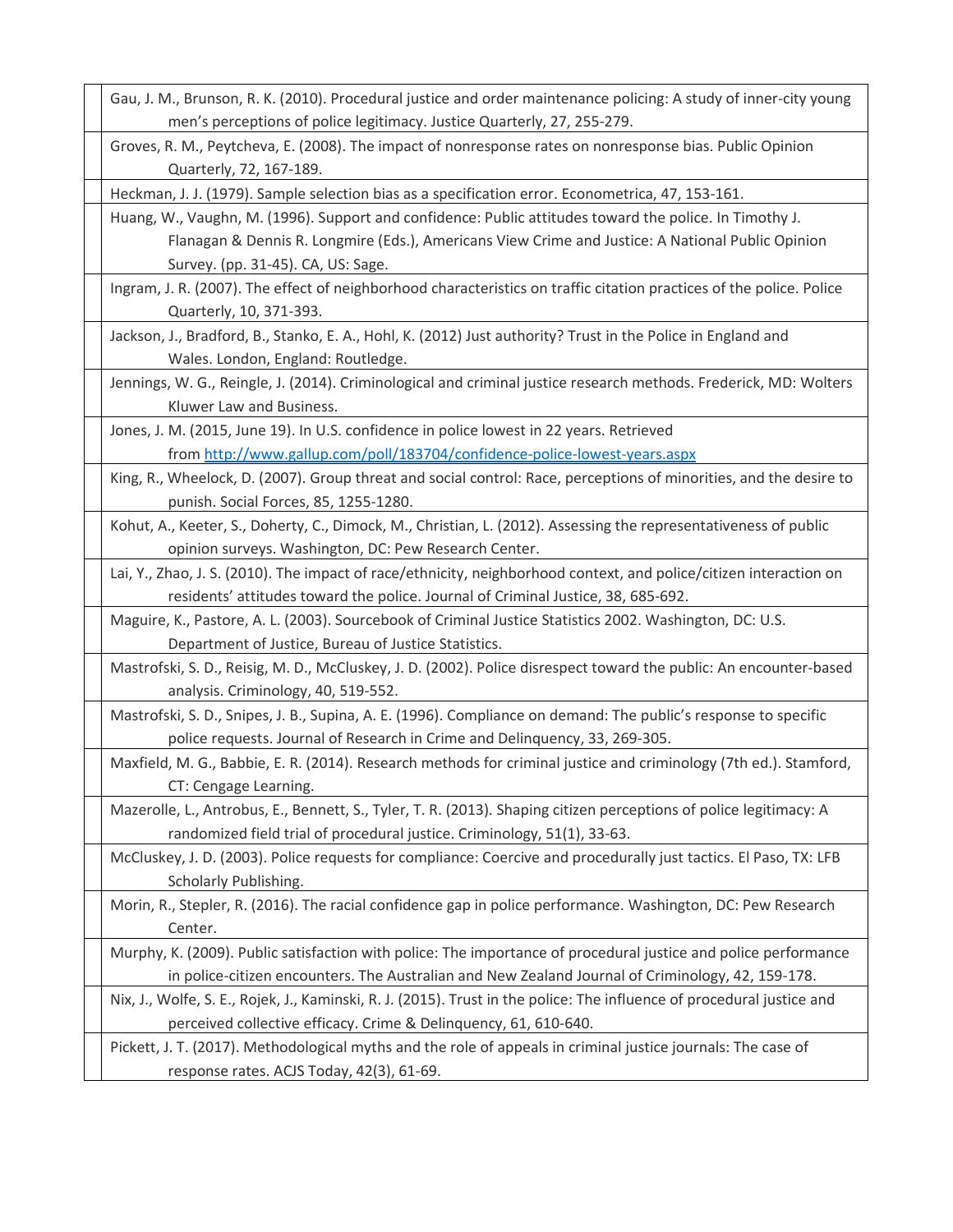Pierson, E., Simoiu, C., Overgoor, J., Corbett-Davies, S., Ramachandran, V., Philips, C., Goel, S. (2017). A largescale analysis of racial disparities in police stops across the United States. Working paper for The Open Policing Project at Stanford University. Retrieved from <https://openpolicing.stanford.edu/publications/>

Reisig, M. D., Giacomazzi, A. L. (1998). Citizen perceptions of community policing: Are attitudes toward police important? Policing: An International Journal of Police Strategies & Management, 21, 547-561.

Reisig, M. D., Parks, R. B. (2000). Experience, quality of life, and neighborhood context: A hierarchical analysis of satisfaction with police. Justice Quarterly, 17, 607-629.

Rojas, R., Schmidt, S. (2016). Amid protests over police shooting of Black men, Latinos note a disparity. The New York Times. Retrieved from [https://www.nytimes.com/2016/07/15/us/amid-protests-over-police](https://www.nytimes.com/2016/07/15/us/amid-protests-over-police-shootings-of-black-men-latinos-note-a-disparity.html?_r=0)shootings-of-black-men-latinos-note-a-disparity.html? r=0

Rosenbaum, D. P., Lawrence, D. S. (2017). Teaching procedural justice and communication skills during police– community encounters: Results of a randomized control trial with police recruits. Journal of Experimental Criminology, 13, 293-319.

Rosenbaum, D. P., Schuck, A. M., Costello, S. K., Hawkins, D. F., Ring, M. K. (2005). Attitudes toward the police: The effects of direct and vicarious experience. Police Quarterly, 8, 343-365.

Russell-Brown, K. (2009). The color of crime: Racial hoaxes, White fear, Black protectionism, police harassment and other macroaggressions (2nd ed.). New York: New York University Press.

Sampson, R. J., Bartusch, D. J. (1998). Legal cynicism and (subcultural?) tolerance of deviance: The neighborhood context of racial differences. Law & Society Review, 32, 777-804.

Sampson, R. J., Raudenbush, S. W., Earls, F. (1997). Neighborhoods and violent crime: A multilevel study of collective efficacy. Science, 277(5328), 918-924.

Schafer, J. A., Huebner, B. M., Bynum, T. S. (2003). Citizen perceptions of police services: Race, neighborhood context, and community policing. Police Quarterly, 6, 440-468.

Schuck, A. M., Rosenbaum, D. P. (2005). Global and neighborhood attitudes toward the police: Differentiation by race, ethnicity and type of contact. Journal of Quantitative Criminology, 21, 391-418.

Schuck, A. M., Rosenbaum, D. P., Hawkins, D. F. (2008). The influence of race/ethnicity, social class, and neighborhood context on residents' attitudes toward the police. Police Quarterly, 11, 496-519.

Schueler, B. E., West, M. R. (2016). Sticker shock: How information affects citizen support for public school funding. Public Opinion Quarterly, 80(1), 90-113.

Skogan, W. G. (2005). Citizen satisfaction with police encounters. Police Quarterly, 8, 298-321.

Skogan, W. G. (2006a). Asymmetry in the impact of encounters with police. Policing & Society, 16(2), 99-126.

Skogan, W. G. (2006b). Police and community in Chicago: A tale of three cities. New York, NY: Oxford University Press.

Sunshine, J., Tyler, T. R. (2003). The role of procedural justice and legitimacy in shaping public support for policing. Law & Society Review, 37, 513-548.

Terrill, W., Reisig, M. D. (2003). Neighborhood context and police use of force. Journal of Research in Crime and Delinquency, 40, 291-321.

Tourangeau, R., Maitland, A., Yan, H. Y. (2016). Assessing the scientific knowledge of the general public. Public Opinion Quarterly, 80, 741-760.

Tuch, S., Weitzer, R. (1997). Racial differences in attitudes toward the police. Public Opinion Quarterly, 61, 642- 663.

Tyler, T. R. (1990). Why people obey the law. New Haven, CT: Yale University Press.

Tyler, T. R. (2005). Policing in Black and White: Ethnic group differences in trust and confidence in the police. Police Quarterly, 8, 322-342.